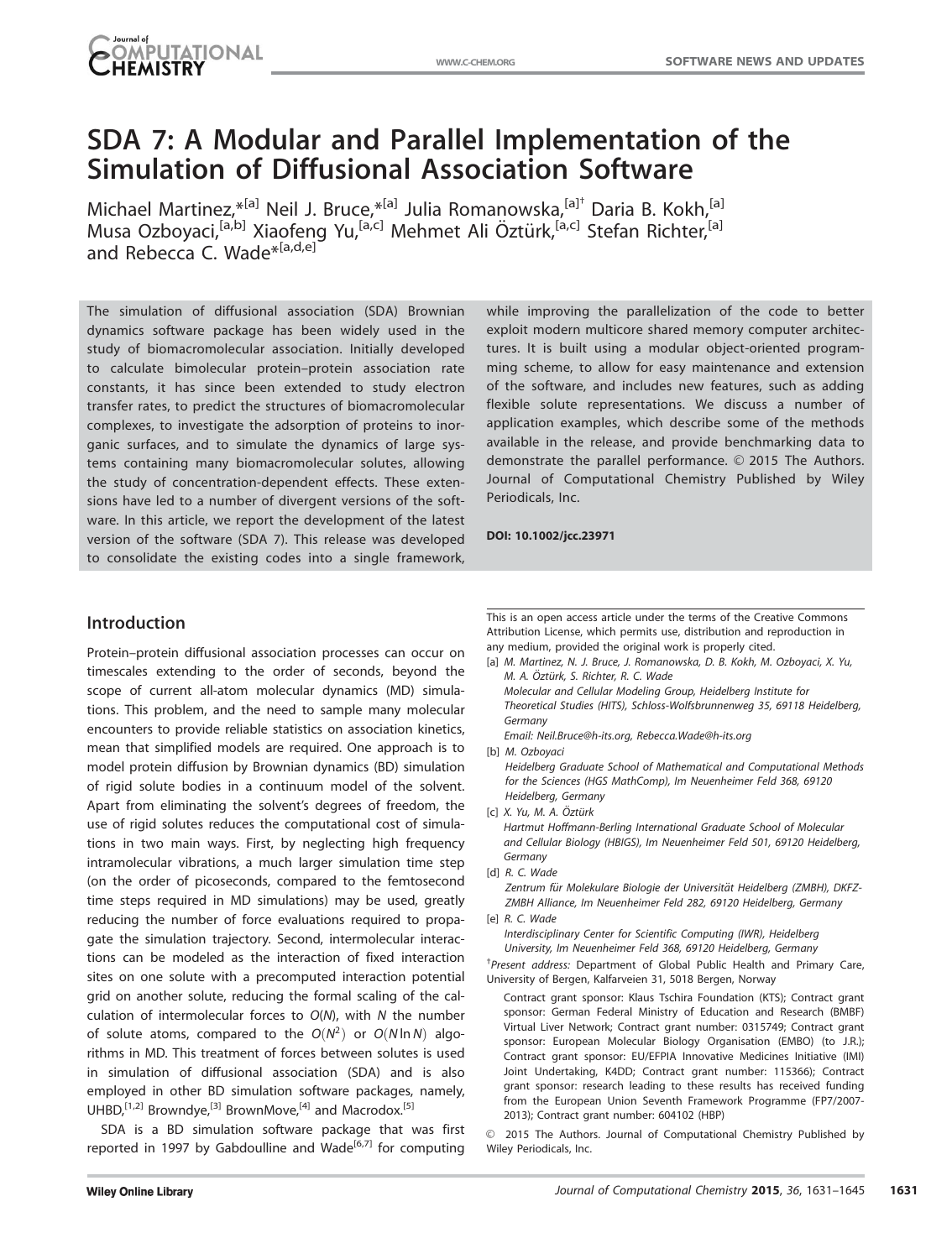

bimolecular rate constants for protein–protein association. The software was later extended to allow the study of protein–protein docking,<sup>[8]</sup> electron transfer,<sup>[9]</sup> and docking to a metal surface.<sup>[10]</sup> More recently, Mereghetti et al.<sup>[11]</sup> developed a variant of SDA (SDAMM) which allows the simulation of multiple macromolecules, to compute diffusional and associational properties, and investigate the effects of macromolecular crowding which occur at high macromolecular concentrations.<sup>[12]</sup> Applications of SDA include studies of the effects of viral RNA binding on capsid protein association rates, $[13]$  the association of a soluble protein to a membrane bound protein,<sup>[14]</sup> protein association to membrane phosphoinositide lipids, $[15]$  protein binding to cellulose fibres,<sup>[16]</sup> and the characterisation of drugreceptor encounter complexes.<sup>[17]</sup> A BD method for simulating many solutes,  $[18]$  based on SDA but developed independently, was also used to simulate a model of the bacterial cytoplasm.<sup>[19]</sup>

In this article, we report an updated and restructured version of SDA, SDA 7. Our motivation for creating this new version was driven by the following five factors: (i) our desire to unify the SDA and SDAMM codes, their associated preparation and analysis tools, and derived codes that model surface interactions, into a single maintainable framework; (ii) to improve the parallel performance of the software to better utilize modern parallel computer architectures; (iii) to introduce dynamic memory management to allow larger systems to be studied without the need for recompilation of the code; (iv) to allow solute flexibility to be treated in the simulated models; and (v) to improve the modularity and readability of the code to allow for easier maintenance and extension, both by developers and end-users. In the sections that follow, we describe the theory of Brownian dynamics simulation of biomacromolecules and report the new features that have been developed as part of SDA 7, including a new algorithm which allows for solutes to be described by more than one rigid structure, thus incorporating conformational flexibility, or changes in protonation states, into the simulations. We then describe the new objectoriented structure of the code, including a discussion of the reusability this adds to the framework, and describe the parallelization scheme employed. Finally, we give a set of simulation benchmarks and use cases.

# Brownian Dynamics Simulation of Macromolecular Diffusion

Modeling the interactions of biomacromolecules in solution is a highly complex problem with many degrees of freedom. One method to reduce the dimensionality of the problem is by using implicit solvent models in which the solvent is treated as a dielectric continuum.[20] While continuum-based models provide a description of the energetics of solvation, the dynamic effects of solvent friction may be lost, leading to an incorrect description of time-dependent properties. In a Brownian dynamics simulation, these frictional forces are introduced in a stochastic manner that represents the buffeting of solutes by the thermal motion of solvent atoms. Ermak and  $McCammon<sup>[21]</sup> introduced an algorithm to describe the propa-$  gation of a system of N Brownian particles, in which the displacement of particle *i* during a time step  $\Delta t$  is given by

$$
\Delta \mathbf{r}_{i} = \Delta t \sum_{j=1}^{N} \left( \frac{\partial \hat{\mathbf{D}}_{ij}}{\partial \mathbf{r}_{j}} + \frac{\hat{\mathbf{D}}_{ij}}{k_{B}T} \cdot \mathbf{F}_{i} \right) + \mathbf{R}_{i}
$$
(1)

where  $k_B$  and T are the Boltzmann constant and simulation temperature, respectively,  $\hat{\mathbf{D}}_{ij}$  is the 3  $\times$  3 hydrodynamic diffusion tensor<sup>[22–24]</sup> between particles *i* and *j*,  $F_i$  is the systematic force acting on particle *i*, and  $\mathbf{R}_i$  is a vector describing a random displacement of i, sampled at each simulation step from a Gaussian distribution of mean zero that satisfies the variance–covariance relation  $\langle \mathbf{R}_i \mathbf{R}_i \rangle = 2\hat{\mathbf{D}}_{ii}\Delta t$  for all *i* and *j*. The vector  $\mathbf{R}_i$  is obtained by Cholesky decomposition of the  $N \times N$ total diffusional tensor  $\hat{\mathbf{D}}$  of the system, whose elements are the pairwise tensors,  $\hat{\mathbf{D}}_{ij}$ . This decomposition scales as  $O(N^3)$ , and is the most computationally demanding step of such a Brownian dynamics scheme.

In SDA 7, we model solutes using all-atom rigid conformations, which allows the use of precomputed interaction grids to speed up the calculation of the systematic forces,  $F_i$  (See Appendix A). This also removes the need to model intramolecular hydrodynamic interactions, so in dilute solutions, hydrodynamic interactions can be assumed to be negligible, meaning the off-diagonal tensors in  $\overline{D}$  can be taken as zero, while diagonal tensors  $\hat{\mathbf{D}}_{ij}$  for  $i = j$  can be replaced by scalar quantities. Equation (1) can therefore be simplified to

$$
\Delta \mathbf{r}_i = \frac{\Delta t}{k_B T} D_i^T \cdot \mathbf{F}_i + \mathbf{R}_i
$$
 (2)

where  $D_i^{\mathcal{T}}$  is the infinite dilution translational diffusion coefficient of solute  $i$ , and  $\mathbf{R}_i$  is a random vector of mean zero and variance  $\langle \mathbf{R}_i^2 \rangle$ =6 $D_i^T \Delta t$ . An analogous equation is used to describe the rotation of the rigid solute i, in which the translational diffusion coefficient is replaced by the rotational coefficient  $D_i^R$  and the forces are replaced by torques.<sup>[6]</sup>

Two simulation schemes are used in SDA 7, one that models the bimolecular association of a pair of solutes, $[6]$  and one which models the dynamics of many solute molecules in solution.<sup>[11]</sup> In the first scheme, one of the solutes remains fixed at a position in the centre of the simulated volume, but is allowed to rotate, while the diffusion of the other is simulated. To account for the diffusion of the fixed solute, a combined translational diffusion coefficient is used for the mobile solute, given by the sum of the coefficients of the two solutes. This approach is used to calculate diffusional association rate constants,[6,7,25] using the Northrup–Allison–McCammon method,<sup>[26]</sup> electron transfer rates,<sup>[9]</sup> and for docking to obtain the structures of encounter complexes.<sup>[8]</sup> In the second scheme, the dynamics of many solutes are modeled, in a simulated volume that may be either periodic or nonperiodic, allowing the effects of solute concentrations to be included. As the total concentration of the solutes increases, the assumption that hydrodynamic interactions can be taken as negligible becomes less valid. To include some of the effects of hydrodynamic interactions, while avoiding the computational expense of the full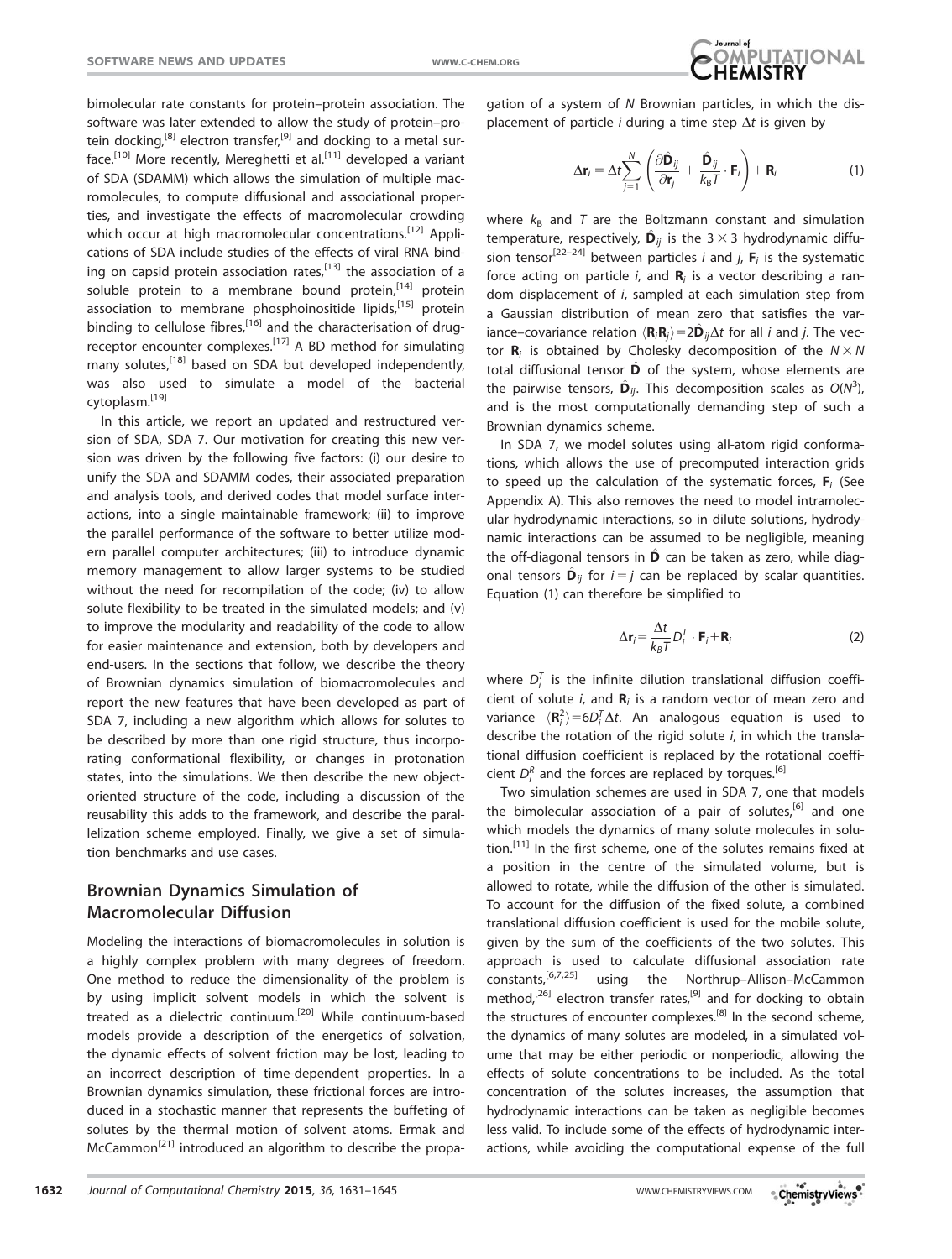



hydrodynamic diffusion tensor approach described in eq. (1), Mereghetti et al.<sup>[12]</sup> introduced a mean-field approximation to hydrodynamic interactions, which is included in SDA 7. Following a method first described by Heyes, $^{[27]}$  the diffusion coefficient of solute  $i$  is scaled at each simulation time step according to the fractional occupancy of the local volume surrounding i by other solutes. In calculating the fractional occupancy of local volumes, all solutes are assumed to be spherical, with the radii of their volumes given by their Stokes hydrodynamic radii.

# New Features in SDA 7

## Flexible solute representations

In previous versions of SDA, each solute has been represented by a single rigid conformation. Although a rigid approximation is suitable in many cases, it is known that docking poses can be very sensitive to the initial structures of the interacting solute partners, as solutes may undergo conformational changes during the binding process. Similarly, association rates may be affected by conformational selection or adaptation which is not accounted for in a rigid model.

In SDA 7, solutes can be represented by a set of rigid conformations. If available, these may be a set of structures determined by crystallography or NMR. Alternatively, they may be generated by modeling or simulation. For example, a normal mode analysis may be performed to predict the biologically relevant low frequency motions of a protein, from which a set of representative conformations may be generated. A set of different conformations of a given solute may also be used to represent different protonation states of titratable groups at one or several pH values.

# Potential of mean force calculations

SDA 7 is able to perform potential of mean force (PMF) calculations of the molecular adsorption of solutes to a planar surface. The implementation of PMF is based on a thermodynamic integration method described by Kokh et al.<sup>[10]</sup> Given a rigid body structure of a molecule, this method describes the free energy of adsorption as a six dimensional function of energy (three of which define the rotational degrees of freedom and the remaining three the translational degrees of freedom). This configurational space is sampled using a set of rotation angles and positions over an integration interval with predefined subintervals of equal width for each of the six degrees of freedom. As the calculation of a complete six dimensional free energy landscape is usually not feasible, exploration of the configurational space can be restricted to a small area over the surface, if it retains a periodic unit of structure. The reaction coordinate in the PMF calculations is defined as a line perpendicular to the surface.

#### Updated preparation and analysis tools

The set of tools available in SDA 7 has also been extended and unified for both bimolecular and many-molecule simulations. These include preparation tools for creating the 3 dimensional interaction potential grids, for calculating effective charges<sup>[28]</sup> used to represent the solutes, and for generating initial configurations with many solutes at a given concentration. The analysis tools include tools for postanalysis of trajectories, for example to calculate translational and rotational self-diffusion coefficients, and conversion tools to convert SDA 7 trajectory files and structure files to PDB or DCD formats, or between UHBD and DX grid file formats.

# Details of the SDA 7 Implementation

SDA 7 has been rewritten in Fortran 90 (F90) to allow the use of language features that were not available in the previous Fortran 77 (F77) versions of SDA. Dynamic memory allocation allows for more efficient memory use, and for larger systems to be simulated, limited only by the available system memory. F90 modules provide a modular framework to the code, allowing library functions to be reused in various parts of the main simulation code and that of the related preparation and analysis tools. The use of modules and pointers also allows related data structures to be grouped together producing an objectoriented structure. Unlike in previous versions of SDA, bimolecular simulations may now be run in parallel, through the use of OpenMP.

## Solute representation

Figure 1 shows the relationships between the module classes used to represent a set of solutes. During SDA 7 simulations, the precomputed interaction grids constitute the largest memory requirement of the calculation. In the case of a simulated system containing many identical solute molecules, it is desirable to store only one copy of their identical grids. Furthermore, when a solute is represented by more than one rigid conformation, the grids corresponding to the different conformations of the same solute should be grouped together in a single class.

One conformation of a solute is described by the setofgrid class. It comprises the 3D precomputed interaction potential grids (yellow in the figure) as well as the positions and values of their interaction sites, such as effective charges or atomic surface accessibilities, within the 3D solute structure. Additional information is also stored here, such as reaction criteria to define encounter complexes, the solute infinite dilution diffusion coefficients used for BD propagation or the Stokes hydrodynamic radii used in the mean-field hydrodynamic approximation. Each solute object only needs to store the instantaneous position and orientation of the solute and a pointer to its associated setofgrid instance. When a solute is defined by more than one conformation, an intermediate flexible object (shown in orange) is associated to each flexible solute. It consists of a linked list of setofgrid instances, each corresponding to a specific conformation. Upon a change of conformation, the pointer to the current conformation is updated to the correct setofgrid instance. Finally, pointers to all solute instances are stored in an array (shown in red). This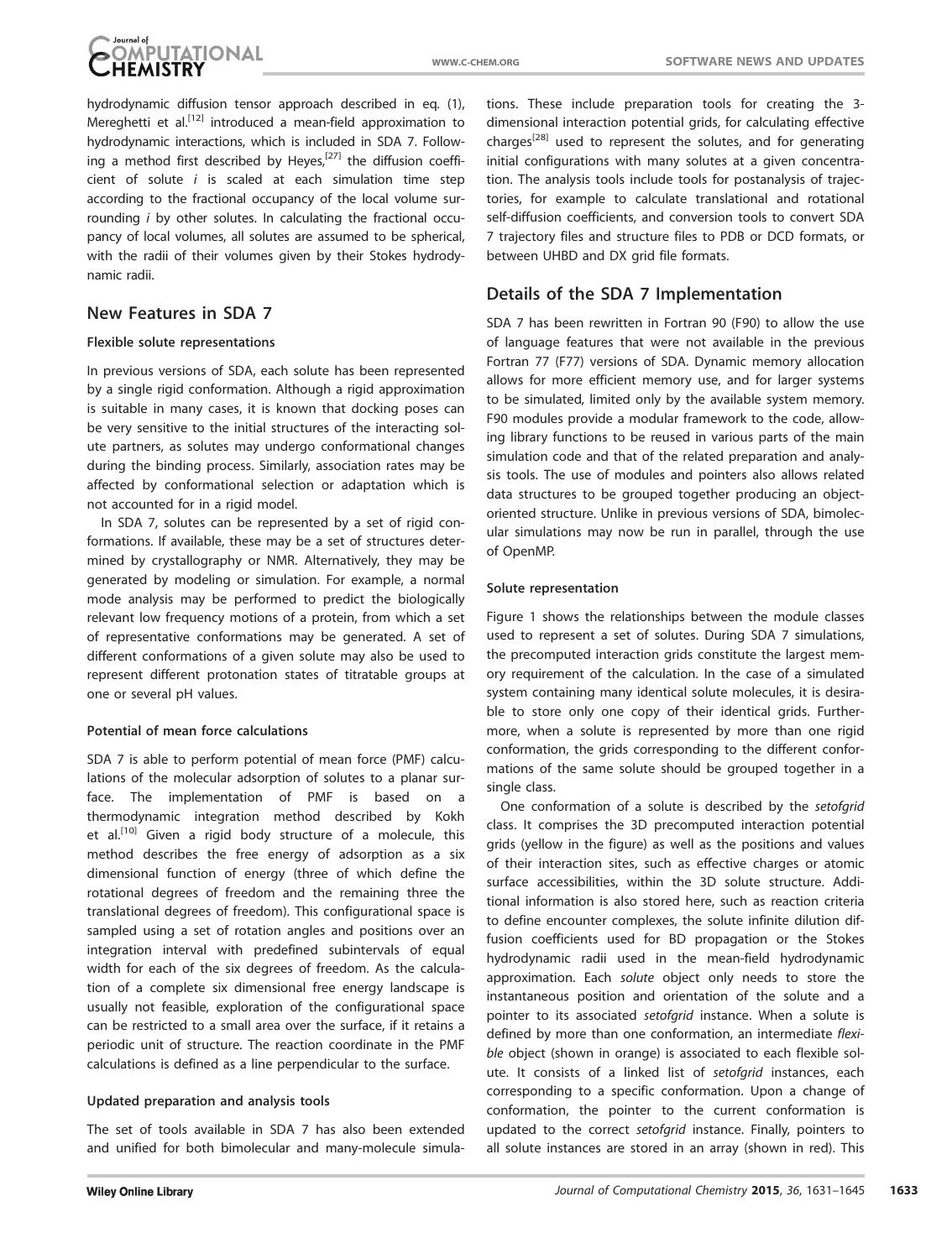



Figure 1. Simplified class diagram of the solute-grid relationship (and the memory storage of simulation data). An array contains pointers to each instance of the solute class for each solute. A single setofgrid instance is used for all identical conformations of the solutes to minimize memory requirements. In the case of flexible solutes, an intermediate flexible object containing a linked-list of pointers to the setofgrid instances of each conformation is added to each flexible solute.

design provides a simple and memory efficient way to simulate many different solute types, each of which may be represented by a set of conformations.

#### Algorithm for treating solute flexibility

When simulating solutes defined by multiple coordinate sets, these coordinates are stored in a linked list. After the update of the solutes' positions and orientations during the BD propagation step, trial moves to alternative coordinate sets may be attempted. The time interval between trial moves can be set to either be fixed period, or can be drawn from a normal distribution, with the mean and standard deviation of this distribution set by the user in the input file.

A parameter defined in the input file, nearest, can limit a trial move to an adjacent conformation in the list, or specify that trial moves may be attempted to a randomly chosen conformation. The use of adjacent conformations may be preferable when the conformations are generated by normal mode analysis, but may introduce a bias in the sampling of the first and last conformation in the list. When the conformations are obtained from NMR or crystal structures, a random change of conformation may be preferable.

SDA 7 includes three acceptance criteria for deciding whether a trial move should be accepted: (i) to always accept the move, (ii) to accept all moves that lower the interaction energy of the solute, and (iii) a Metropolis algorithm<sup>[29]</sup> in which conformational changes that lower the interaction energy of that solute are always accepted, while those that increase the interaction energy are accepted with a probability  $\exp(\frac{\Delta G_0-\Delta G_1}{k_{\text{B}}T})$ , where  $\Delta G_0$  is the interaction energy of the solute with its surroundings in the old conformation and  $\Delta G_1$  is the interaction energy of the new conformation.

#### SDA 7 workflow and parallelization

The workflow of an SDA 7 simulation is shown in Figure 2. The initialisation stage is common to all simulation types, with simulation parameters defined in a single control input file. This file also defines the location of any additional files required for the calculation, such as structure files and files describing the precomputed solute interactions.

The main calculation loop is processed differently for bimolecular and many-molecule simulations, mainly because a different OpenMP parallelization scheme is required for these different simulation types. During bimolecular simulations, SDA can compute association or electron transfer rate constants and predict the structures of the most energetically favorable docked encounter complexes. During many-molecule simulations, the radial distribution functions can be computed on the fly, while other properties, like translational and rotational self-diffusion coefficients or transient oligomerizations, are computed with separate tools in a postprocessing stage.

SDA 7 has been developed to exploit multicore sharedmemory architectures with the use of OpenMP. During bimolecular simulations, thousands of trajectories are typically generated to accumulate the required statistical data. In this case, a simple parallelization scheme is possible, with each thread computing a single trajectory at a time. Each thread needs to have its own private copy of the solutes, with independent positions and orientations, but they can share the same grid data, reducing the overall memory cost compared to either running the trajectories as independent jobs, or using a Memory Passing Interface parallelization scheme. There are some scaling bottlenecks due to accessing shared arrays during the simulations. For example, during docking simulations, each thread owns a private list of high scoring complexes that have been computed. At regular intervals, these lists are merged into a shared one. An additional factor that affects scaling is what we call the "end-effect." At the end of a bimolecular simulation, only one thread is executing a trajectory, the others have no remaining trajectories to run, and remain idle. In practice, the end-effect is usually small, as shown in the benchmarks described in the results section.

In many-molecule simulations, single trajectories are generated. The calculation of the forces on each solute represents the most computationally expensive step (typically more than 95% of the CPU time). The algorithm, which formally scales as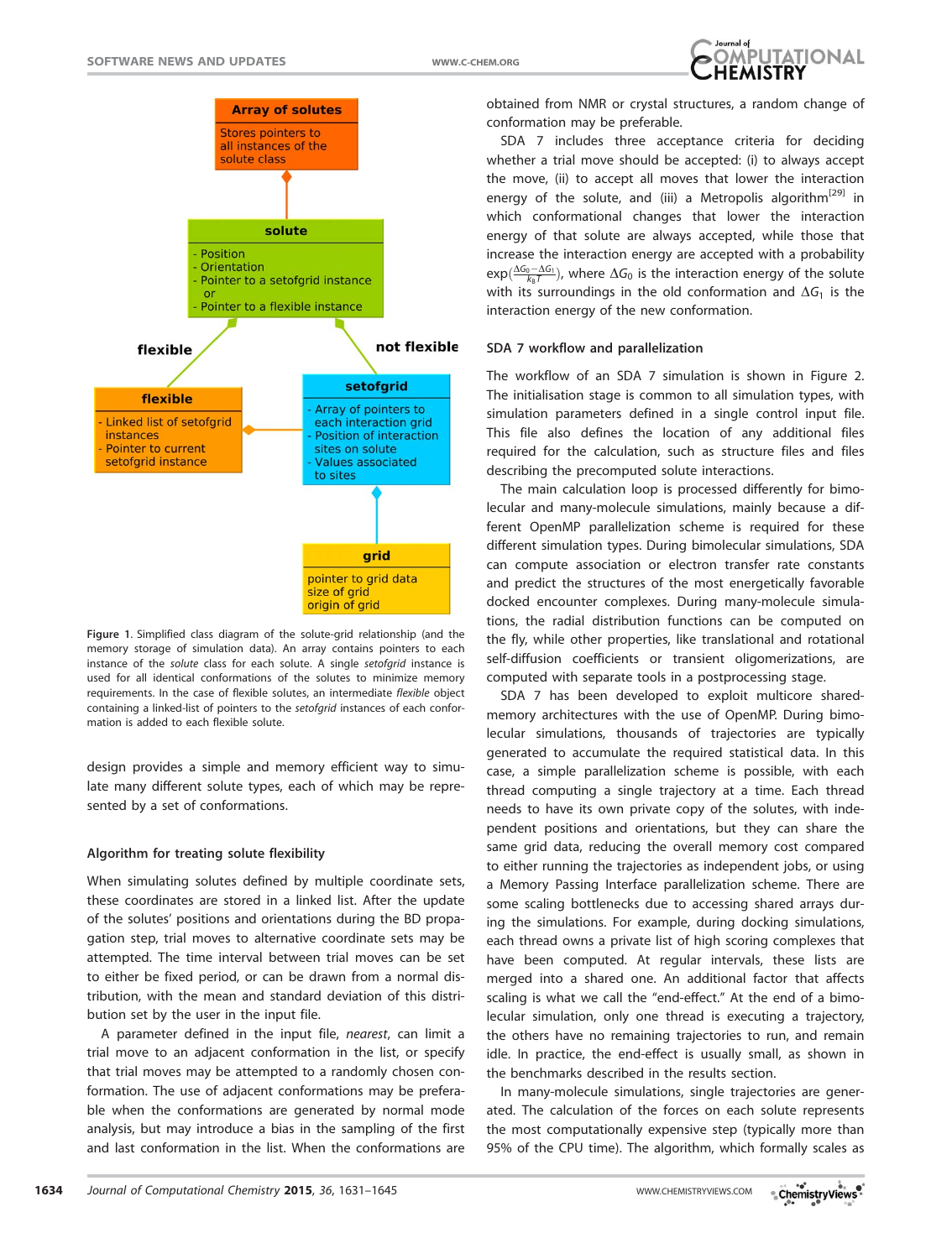

**ATIONAL** 



Figure 2. Workflow of an SDA 7 simulation. The simulation parameters are set in a single control input file, which also defines the location of the additional files needed for the simulation. The simulation proceeds through one of two routes, depending on whether it is a bimolecular or many-molecule simulation. With bimolecular simulations looping over many trajectories with different initial configurations, and many-molecule simulations consisting of a single trajectory of nsteps BD moves. In both simulation types, there are three main calculations that may be computed within a simulation time step: a force calculation (F), a BD propagation move (BD), and an energy evaluation (E). The simulation types are parallelized differently (shown here as an example with four OpenMP threads), with each thread in a bimolecular simulation running an independent trajectory and the force, BD and Energy calculations parallelized across threads in many-molecule simulations. In many-molecule simulations, all threads must synchronize between these three calculations. Both types of simulation produce output files that are consistent with each other. [Color figure can be viewed in the online issue, which is available at [wileyonlinelibrary.com.](http://wileyonlinelibrary.com)]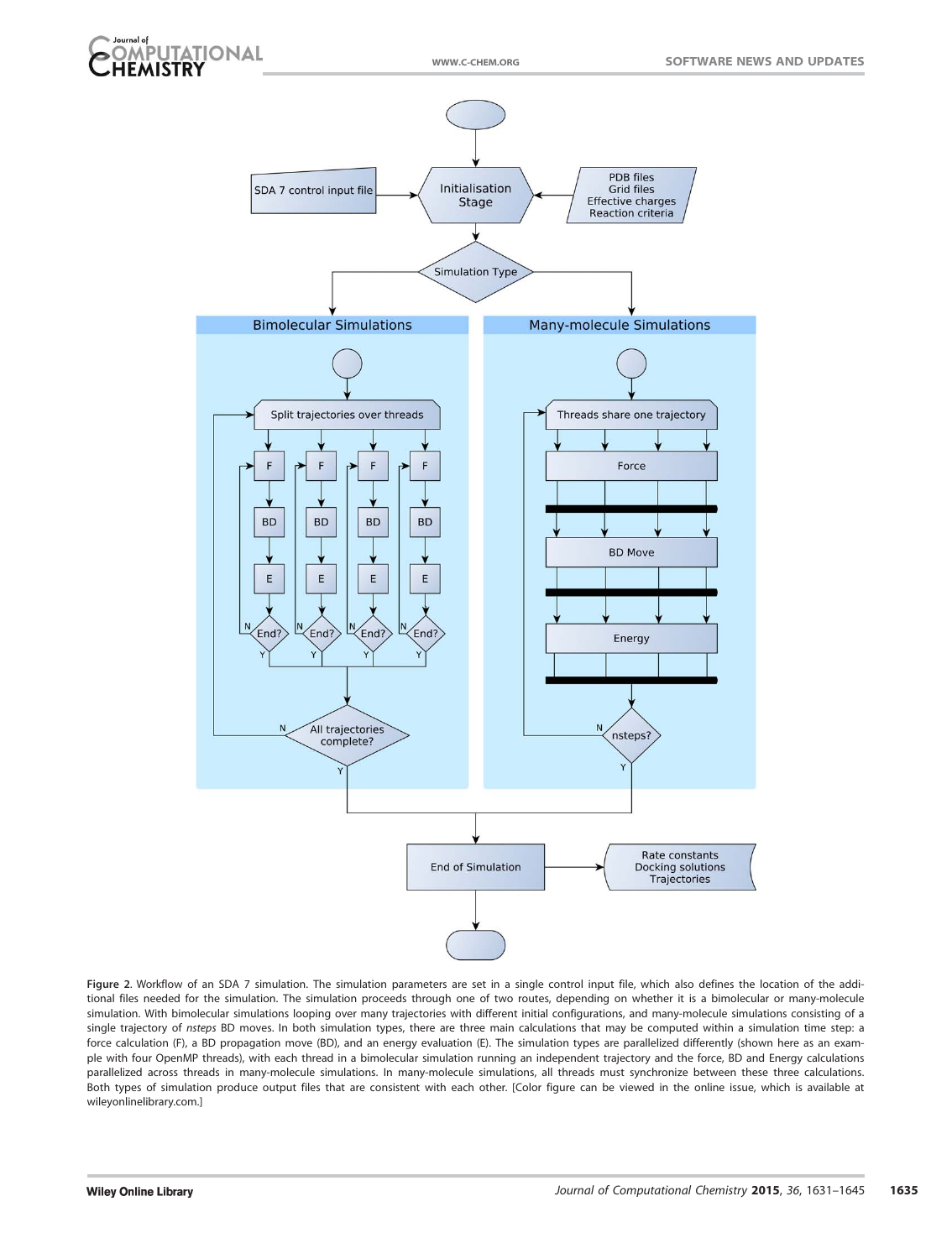



Figure 3. Test systems used for the validation and benchmarking of SDA 7. a) The electrostatically guided bimolecular association of barnase (cyan) and barstar (green). The + 0.5 kcal/(mol-e) (blue) and -0.5 kcal/(mol-e) (red) isosurfaces of the electrostatic potentials surrounding each solute are shown. b) A snapshot of the simulation of 256 HEWL molecules in solution (The HEWL molecules are colored differently for clarity). c) Docking of the globular domain of the linker histone H5 (blue) to the nucleosome. The crystal conformation (magenta,  $7<sub>0</sub>$ ) and a structure generated with an elastic network model (cyan,  $7_6$ ) of the flexible region of the nucleosome are shown.

 $O(N^2)$  (or  $O(N)$  with the use of cutoffs) with N being the number of solutes, is a double loop over pairs of solutes. OpenMP is used for distributing the first loop across the number of available cores. The calculation of energies and the trajectory propagation is parallelized similarly.

Simulations can be performed within a spherical volume or a rectangular box, with or without periodic boundary conditions. An atomically detailed planar surface, lying in the xyplane may be defined in simulations.

# Application examples and benchmarks

In this section, we discuss simulations of three systems that highlight different functionalities available in SDA 7 (Fig. 3). First, we consider the association of the two proteins, barnase and barstar (Fig. 3a). Barnase is an extracellular ribonuclease and barstar is its intracellular inhibitor. They are known to have a very strong binding affinity, with a fast bimolecular association rate constant of  $10^7 - 10^9$  M<sup>-1</sup>s<sup>-1</sup>,<sup>[30,31]</sup> depending on experimental conditions. Barnase and barstar already served as a model protein pair in the development of  $SDA^{[6-8,25]}$  because the wild-type proteins and a number of mutants have been extensively characterized biochemically and structurally. We use the barnase–barstar system to investigate the parallel scaling of SDA 7, during both docking and association rate calculations. We also compare the single thread speed with that obtained using SDA 6.

The second system is a set of Hen Egg White Lysozyme (HEWL) protein molecules whose diffusion is simulated using the many-molecule simulation functionality of SDA 7 (Fig. 3b). Mereghetti et al. $[11]$  previously reported the use of SDAMM to study the dynamics of HEWL in solution at different protein concentrations. They compared osmotic second virial coefficient  $B_{22}$  values at three different pH values (3, 6, and 9) and at different ionic strengths, and the self-diffusional coefficients at pH 4.6 and at varying protein concentrations. This system was also used to validate the implementation of the Debye-Hückel electrostatic correction used in both SDAMM and SDA  $7^{[32]}$  We use this example system to assess the scaling of many-molecule simulations in SDA 7, and examine the effect that including a flexible solute representation, by allowing the HEWL molecules to switch between their protonation states at pH 3, 6, and 9, have on the scaling of the method. While modeling transitions between pH-dependent charge states is somewhat artificial, we use the results of these simulations to discuss the potential future applications of this novel method.

Finally, we consider the docking of the globular domain of the linker histone H5 to a flexible nucleosome (Fig. 3c), which was previously studied by Pachov et al.<sup>[33]</sup> This application case shows the use of SDA 7 for a large system, with one solute treated flexibly. Pachov et al.<sup>[33]</sup> generated a series of conformations from a normal mode analysis using an elastic network model of the nucleosome, and independent BD simulations were performed for each conformation. With the flexibility module of SDA 7, these simulations can be performed in a more efficient way. Treating solute flexibility in a single simulation allows for only those complexes with the most favorable binding energies to be recorded, whichever conformation of the flexible solute they include. Furthermore, with a suitable conformational sampling algorithm, sampling can be biased towards those conformations that produce encounter complexes with more favourable binding free energies, reducing the total simulation time required.

#### Methods

SDA 7 was compiled using gfortran 4.8.1. The barnase–barstar and HEWL benchmark simulations were run on a compute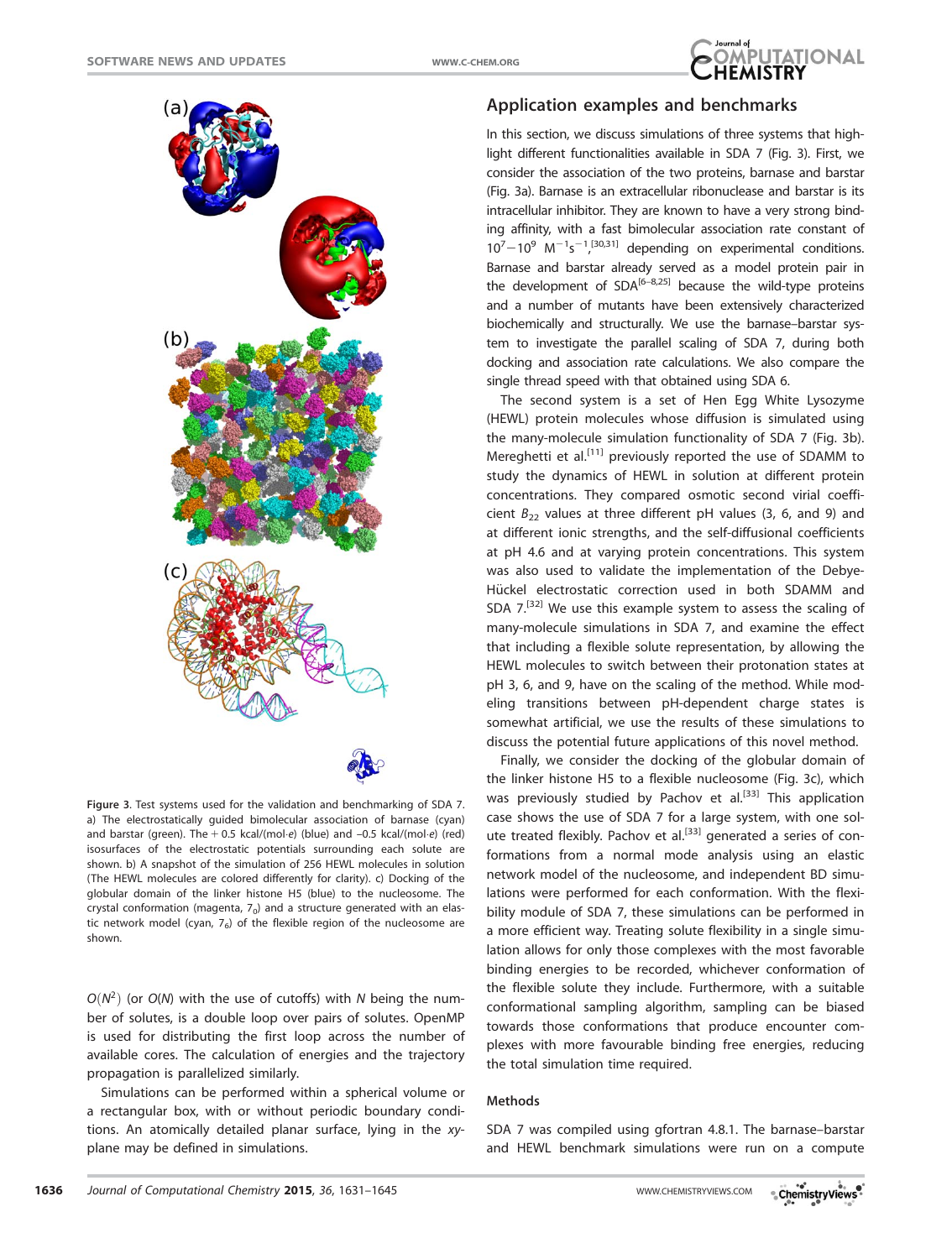# **MPUTATIONAL**

cluster consisting of nodes containing four AMD Opteron 6174 12-core 2.2 GHz processors. For comparison, SDA 6 was compiled with both gfortran 4.8.1 and ifort 11.1, and simulations were performed on the same compute cluster. The docking simulation of the linker histone H5 to the nucleosome was performed on a cluster node containing two Intel Xeon E5- 2630 6-core 2.3 GHz processors.

Case I: Bimolecular simulation of barnase–barstar association. The coordinates of barnase and barstar were taken from a crystal structure of their complex (PDB code: 1BRS, 2.0 Å resolution). Protonation states for each protein were assigned at pH 7 using PDB2PQR<sup>[34,35]</sup> resulting in net charges of + 2 e for barstar and –6 e for barnase. Atomic partial charges and radii were taken from the Amber force field.<sup>[36]</sup> Electrostatic potential grids of size 129<sup>3</sup>  $\AA$ <sup>3</sup> and spacing 1  $\AA$  were generated with APBS<sup>[37]</sup> by solution of the linearized Poisson–Boltzmann equation with an ionic strength of 50 mM, ion radius of 1.5 Å, a protein interior dielectric constant of 4.0, a solvent dielectric constant of 78.0 and a temperature of 298.15 K. Effective charges<sup>[28]</sup> on each protein were calculated using the  $ECM$ module, and electrostatic and hydrophobic desolvation grids of size 110<sup>3</sup>  $\AA$ <sup>3</sup> and spacing 1  $\AA$  were created with the make edhdlj\_grid module of SDA 7.

Bimolecular association rate and docking simulations were performed using SDA 7 with processor core counts ranging from 1 to 48. For each simulation type and core count, the simulations were repeated 10 times using different random number generator seeds. In each simulation, 20,000 independent trajectories were created. Ten simulations of 20000 trajectories were also performed with SDA 6 (compiled with both gfortran and ifort), and compared to the single processor simulations using SDA 7. In all simulations, the initial position and orientation of barstar was randomly chosen to lie on a sphere of radius 150 Å, centred on the geometric midpoint of barnase, and all simulations were terminated when the interprotein centre-to-centre separation reached 300 Å.

During the simulations for the calculation of the bimolecular association rate constant, long-range electrostatic and shortrange electrostatic desolvation interactions (see Appendix A) were acting between the proteins. The association rate constant  $k_{\text{on}}$  was calculated using the Northrup-Allison-McCammon method, $^{[26]}$  with an encounter complex defined when two independent native contacts were sampled at a distance of 6  $\AA$ , as used previously by Gabdoulline and Wade.<sup>[25]</sup> Pairs of native contacts were considered as being independent if the interacting residues of the same protein were separated by more than 5 A.

To better describe the binding energetics of close protein contacts, in addition to the long-range electrostatic and shortrange electrostatic desolvation interactions used in the rate calculations, short-range hydrophobic desolvation interactions were also modeled during the docking simulations, during both the BD search and in scoring the docked complexes. Five thousand low energy docked encounter complex structures were recorded during the simulation, and subsequently clustered using an average-linkage hierarchical clustering method developed by Motiejunas et al.<sup>[8]</sup> Encounter complex solutions that lay within 1  $\AA$  RMSD of a previously recorded lower energy solution were not recorded, but were counted to allow the sampling of cluster populations to be determined correctly. Cluster representatives were compared to the crystallographic structure of the complex (PDB code 1BRS), by aligning the backbone atoms in barnase and calculating the RMSD of barstar backbone atoms. Some docked cluster representatives were further refined by low temperature MD using the Amber ff99SB force field of Hornak et al.<sup>[38]</sup> and the GBNeck implicit solvent model of Mongan et al.<sup>[39]</sup> The structures of the docked encounter complexes were first energy minimized, before MD refinement. Initial velocities were drawn from a Maxwell-Boltzmann distribution at 30 K, then heated to 200 K over 50 ps, simulated at 200 K for a further 50 ps, then cooled back to 30 K over 200 ps. The final complex structures obtained were then compared to the known native docked complex (PDB: 1BRS) and their binding affinities estimated using the same GB model used during the simulations.

Case II: Many-molecule simulations of hen egg white lysozyme. A crystal structure of HEWL (PDB code: 1HEL, 1.7 A˚ resolution) was used to assess the performance of manymolecule simulations in SDA 7. The protonation states of HEWL at pH 3, 6, and 9 were assigned from experimental  $pK_a$ values, as described by Mereghetti et al., $[11]$  giving net charges of + 13  $e$ , + 8  $e$ , and + 7  $e$ , respectively. Atomic partial charges and radii were assigned from the PARSE force field.<sup>[40]</sup> Longrange electrostatic potential grids of size  $97^3$   $\AA$ <sup>3</sup> with a 1  $\AA$ resolution were created by solving the linearized Poisson– Boltzmann equation with APBS, $^{[37]}$  using an ionic strength of 5 mM, an ion radius of 1.5  $\AA$ , a protein dielectric constant of 2.0, a solvent dielectric of 78.0 and a temperature of 298.15 K. Effective charges were calculated using the ECM module of SDA 7, while short-range electrostatic and hydrophobic desolvation, and soft-core repulsive grids, of size  $97^3$   $\AA^3$  and 1  $\AA$ spacing, were created using the make\_edhdlj\_grid module. An initial configuration of 256 HEWL molecules was created using the genbox tool in SDA 7 at a protein concentration of 150 mg/ml.

Two sets of simulations were performed to investigate the scaling performance of the SDA 7 code. In the first, all 256 HEWL molecules were simulated in their pH 6 protonation state. In the second, each HEWL molecule was randomly assigned to a pH 3, 6, or 9 protonation state at the beginning of the simulations, and transitions between states were performed at regular intervals during the simulations. Two algorithms for changing states were used, one where trial changes in the state of a protein were accepted if they resulted in a lowering of the interaction energy of that protein with its surroundings, and another where trial moves were accepted according to the Metropolis criterion.<sup>[29]</sup> All simulations were performed using processor core counts ranging from 1 to 48, with each simulation repeated 10 times with different initial random seeds. All simulations were performed for 10 ns using a 0.25 ps time step, with hydrodynamic interactions accounted for using a mean-field approach<sup>[12]</sup> and longer range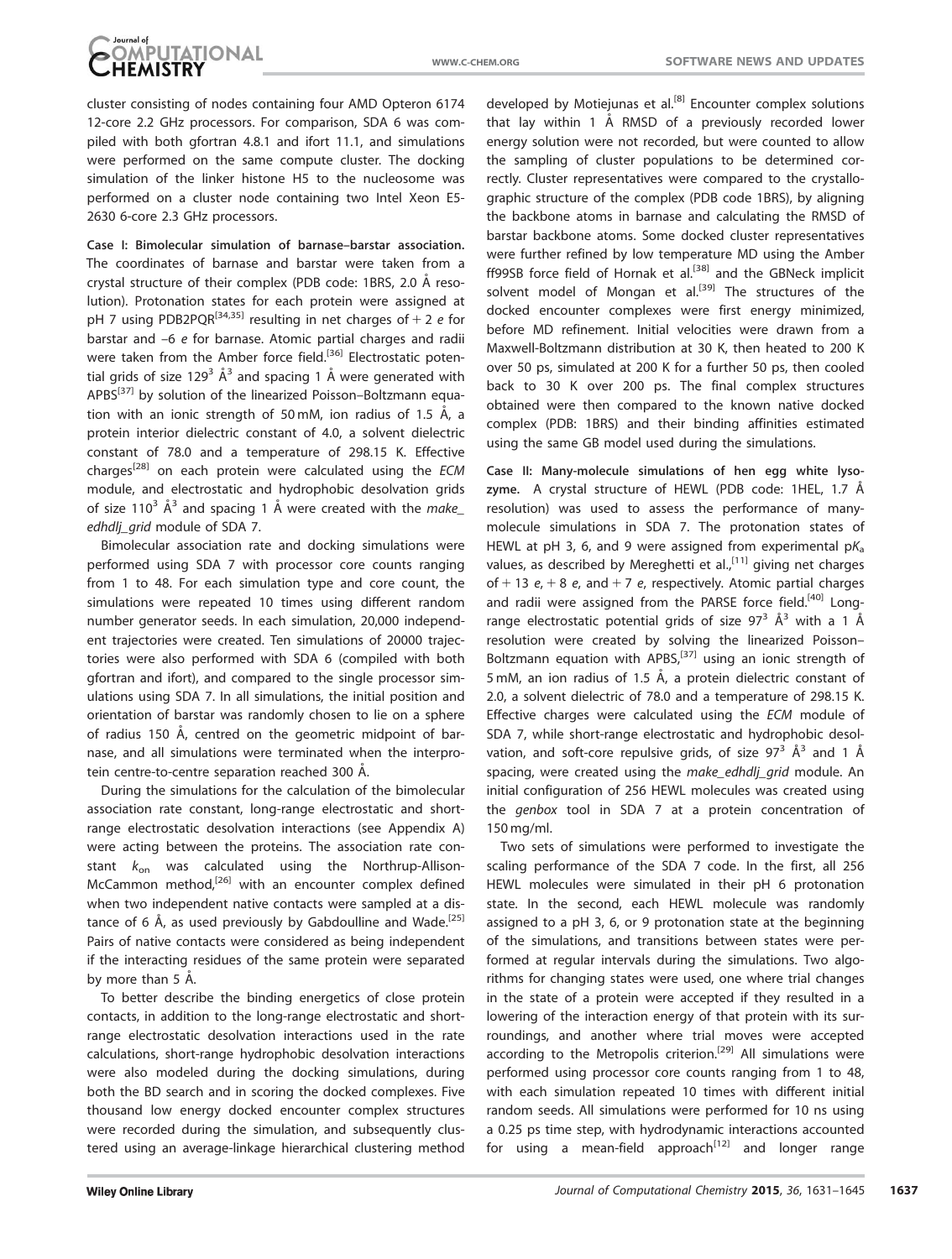

Table 1. Scaling of the Case I (barnase–barstar) benchmarks on different numbers of cores.

| Number of cores | Association         |                        |                         | Docking                                                                                                                                                                                                                                                                                                                                                 |                        |                     |
|-----------------|---------------------|------------------------|-------------------------|---------------------------------------------------------------------------------------------------------------------------------------------------------------------------------------------------------------------------------------------------------------------------------------------------------------------------------------------------------|------------------------|---------------------|
|                 | Time <sup>[a]</sup> | Scaling <sup>[b]</sup> | $k_{on}$ <sup>[c]</sup> | Time <sup>[a]</sup>                                                                                                                                                                                                                                                                                                                                     | Scaling <sup>[b]</sup> | RMSD <sup>[d]</sup> |
|                 | $5128 \pm 126$      | $1.00 \pm 0.02$        | $2.7 \pm 0.2$           | $31461 \pm 503$                                                                                                                                                                                                                                                                                                                                         | $1.00 \pm 0.02$        | $4.9 \pm 0.4$       |
|                 | $2705 \pm 154$      | $1.90 \pm 0.11$        | $2.7 \pm 0.1$           | $15886 \pm 250$                                                                                                                                                                                                                                                                                                                                         | $1.98 \pm 0.03$        | $4.9 \pm 0.4$       |
| 4               | $1307 \pm 16$       | $3.92 \pm 0.05$        | $2.8 \pm 0.3$           | $7933 \pm 115$                                                                                                                                                                                                                                                                                                                                          | $3.97 \pm 0.06$        | $4.8 \pm 0.4$       |
| 8               | $663 \pm 9$         | $7.73 \pm 0.10$        | $2.7 \pm 0.2$           | $4047 \pm 36$                                                                                                                                                                                                                                                                                                                                           | $7.77 \pm 0.07$        | $4.9 \pm 0.4$       |
| 12              | $446 \pm 6$         | $11.50 \pm 0.16$       | $2.8 \pm 0.3$           | $2732 \pm 48$                                                                                                                                                                                                                                                                                                                                           | $11.51 \pm 0.21$       | $4.9 \pm 0.4$       |
| 16              | $341 \pm 7$         | $15.04 \pm 0.30$       | $2.8 \pm 0.3$           | $2085 \pm 40$                                                                                                                                                                                                                                                                                                                                           | $15.09 \pm 0.29$       | $4.8 \pm 0.4$       |
| 24              | $235 \pm 4$         | $21.83 \pm 0.35$       | $2.8 \pm 0.2$           | $1446 \pm 27$                                                                                                                                                                                                                                                                                                                                           | $21.75 \pm 0.41$       | $4.9 \pm 0.4$       |
| 32              | $180 \pm 3$         | $28.43 \pm 0.52$       | $2.8 \pm 0.2$           | $1130 \pm 20$                                                                                                                                                                                                                                                                                                                                           | $27.82 \pm 0.51$       | $4.8 \pm 0.2$       |
| 48              | $129 \pm 8$         | $39.69 \pm 2.43$       | $2.9 \pm 0.3$           | $899 \pm 157$                                                                                                                                                                                                                                                                                                                                           | $34.97 \pm 6.10$       | $4.9 \pm 0.3$       |
|                 |                     |                        |                         | [a] Mean simulation wall-time (s) with standard deviation. [b] Mean simulation performance scaling, relative to mean single core time, with standard<br>deviation. [c] $k_{on}$ (10 <sup>8</sup> M <sup>-1</sup> s <sup>-1</sup> ) calculated with an encounter complex definition of 2 independent native contacts within 6 Å, (see methods). [d] Root |                        |                     |

mean squared deviation (Å) of representative of second most populated cluster of barstar to barstar in the complex in the PDB file, 1BRS.

electrostatic interactions modeled using a Debye-Hückel correction term.[32]

Two longer 500 ns BD simulations were also performed during which each HEWL molecule was intially assigned to a randomly chosen charge state. These states were allowed to change during the simulations according to either the minimum energy or Metropolis criteria. The fractional occupancies of each charge state were then examined during the simulation trajectories.

Case III: Docking of the linker histone H5 to the nucleosome. The initial conformation of the nucleosome was generated from a crystallographic structure of the core nucleosome particle (PDB code: 1KX5, 1.9 Å resolution), with the linkers extended by 20 base pairs using a lower resolution structure (PDB code: 1ZBB, 9 Å resolution). Normal-mode analysis with an elastic network model was performed using the Nomad-Ref webserver, $[41]$  to generate a flexible representation of the linker regions, as described by Pachov et al.<sup>[33]</sup> Seven structures were selected to represent the lowest frequency vibrational mode ( $7<sub>0</sub>$  to  $7<sub>6</sub>$  in Ref<sup>[33]</sup>). The structure of the globular domain of the linker histone H5 (gH5) was taken from the crystal structure (chain B, PDB code: 1HST, 2.5 A˚ resolution).

Only long-range electrostatic interactions were taken into account in the simulation. Titratable residues were protonated using PDB2PQR<sup>[34,35]</sup> with the Amber force field,<sup>[36]</sup> resulting in net charges of  $-237$  e for the nucleosome and  $+11$  e for gH5. The electrostatic potential grids were calculated with APBS,<sup>[37]</sup> by solving the nonlinearized Poisson–Boltzmann equation at an ionic strength of 0.1 M, with an ion radius of 1.5  $\AA$ , a solute dielectric constant of 2.0, a solvent dielectric of 78.54 and a temperature of 298.15 K. Grid sizes were  $257<sup>3</sup>$  Å<sup>3</sup> for the nucleosome and  $129^3$   $\AA^3$  for gH5, with a 1.0  $\AA$  resolution. Effective charges were calculated using ECM.

The docking simulation consisted of 25,000 trajectories with a maximum simulation time of 100 ns for each trajectory. The initial centre-to-centre distance between the nucleosome and gH5 was set to 280 Å and the trajectories were stopped when the distance between the centres of the solutes reached 500 Å. Docked complexes were recorded when the centre-to-centre distance was within 73  $\AA$  and the centre of qH5 was within 40  $\AA$  of the nucleosome dyad point, as defined by Pachov et al.<sup>[33]</sup> Trial moves to adjacent nucleosome conformations, along the lowest frequency normal mode, were attempted at a fixed interval of 1.0 ns, and accepted according to the Metropolis algorithm.

The 20,000 lowest energy docked complexes were recorded for subsequent clustering. Complexes obtained using each nucleosome conformation were clustered separately using the clustering algorithm described by Motiejunas et al.<sup>[8]</sup> Docked structures were only recorded if they had a RMSD larger than 1 A, compared to a previously recorded lower energy solution, but all complexes satisfying the above distance criteria were counted to provide correct cluster populations.

#### Results

Case I: Bimolecular simulation of barnase–barstar association. Calculations of the bimolecular association rate constant were performed for barnase and barstar (Table 1, Fig. 4). The association rate constants calculated ranged from 2.7 to  $2.9 \times 10^8$  M<sup>-1</sup>s<sup>-1</sup> (Table 1), in good agreement with experimental values, and values computed with previous versions of SDA. The SDA 7 code scales well up to 48 cores, as used in the benchmark, with a scaling factor of 39.7 and a scaling efficiency of 83%. The single core performance is significantly improved in SDA 7 with an average execution time of about 5000 s, compared to approximately 10,000 s and 80,00 s, for SDA 6 compiled with gfortran 4.8.1 and ifort 11.1, respectively.

In separate simulations, the diffusional encounter complex structure was predicted, using SDA 7 to dock barstar to barnase (Table 1). The 1000 most energetically favorable complexes, with atomic RMSDs of greater than 1 Å from each other, from the 20,000 trajectories of each simulation were clustered into five clusters. The second most populated cluster, with a population of approximately 40% of complexes sampled during the simulation, agreed closely with the crystal structure, with a backbone RMSD of the cluster representative of barstar of 4.8–4.9 Å. This cluster was also ranked second energetically. In the most populated cluster, the barnase-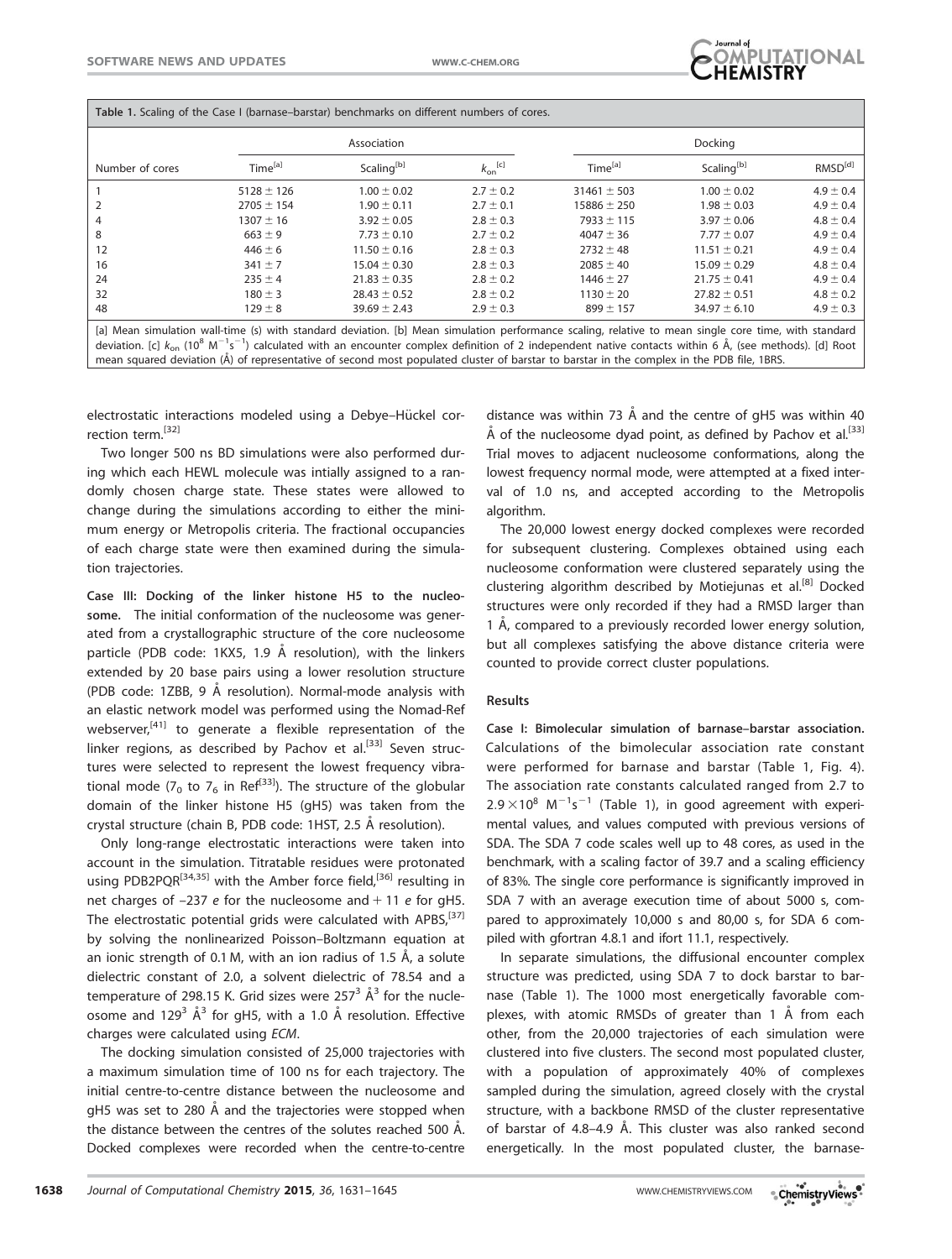

**TATIONAL** 

Figure 4. Scaling performance for simulations of barnase and barstar to compute a) the bimolecular association rate constant and b) the structures of docked complexes. Error bars show standard deviations across 10 independent simulations performed for each processor count. Dotted lines indicate perfect scaling.

barstar interface was rotated approximately 90 $^{\circ}$ , relative to the crystal structure. The representative clusters from the second most populated cluster of each of the 90 SDA 7 simulations (simulations with nine different numbers of processor cores, repeated 10 times each) were relaxed with low temperature MD. The RMSD of the interfacial residues of barstar, relative to barnase, was monitored during the simulations by considering all barstar heavy atoms within  $6$  Å of barnase in the crystal structure. Prior to simulation, the RMSD of these atoms in the 90 cluster representatives, relative to the crystal structure, was between 3.8 and 4.3 Å. While some complexes relaxed to structures further from the native complex, 71 relaxed to conformations in which the RMSD of barstar's interfacial heavy atoms was below 3.5 Å, relative to the crystal structure, with the lowest having an RMSD of 1.9 Å. The structure with the most favorable binding affinity, as calculated from the final complex structure using the same GB parameters as were used in the simulation, had an interfacial heavy atom RMSD of  $2.6 \text{ Å}.$ 

During this docking benchmark, SDA 7 scales up to 48 processor cores with a scaling factor relative to one core of 35.0, a 73% scaling efficiency. The single core performance is somewhat improved in SDA 7 with an average execution time of about 31,000 s, compared to approximately 40,000 s and 32,000 s, for SDA 6 compiled with gfortran 4.8.1 and ifort 11.1, respectively.

Case II: Many-molecule simulations of hen egg white lysozyme. Simulations of 256 HEWL molecules were performed first with protonation states fixed to those assigned at pH 6, and then with each molecule able to switch between protonation states assigned at pH 3, 6, and 9, at intervals during the simulation. The simulation wall time for processor core counts ranging from 1 to 48 was obtained and the scaling factor calculated from the mean time required to run the simulation on one core (Table 2, Fig. 5). For each of the three simulation types, we see reasonable scaling up to 32 cores, but little or no improvement in performance when increasing the core count to 48. The simulation times on a given number of processors were very similar for the three simulation types.

During the longer 500 ns simulations, the HEWL charge states rapidly converged to the pH 9 charge states, that is, the state in which HEWL has the lowest overall charge. During the simulation in which trial transitions were accepted according to the minimum energy criterion, after 10 ns all HEWL molecules were in this state, and remained so for the rest of the simulation (Supporting Information Fig. S1). During the simulations that used the Metropolis acceptance criterion, the charge states converged more slowly. After approximately 75 ns, all HEWL molecules were in the pH 9 states, with only occasional sampling of the other two states in the latter parts of the simulation (Supporting Information Fig. S2).

Case III: Docking of linker histone H5 to the nucleosome. The docking of gH5 to the nucleosome took approximately 3.5 h to complete on 12 processor cores. For each nucleosome conformation, the docked complexes were clustered into 10 clusters. Table 3 shows the number of docked complexes obtained for each nucleosome conformation, the population of the first docked cluster, according to the total simulation sampling, and the backbone RMSD of gH5 in the representative of the first cluster and in the docked representative structure obtained by Pachov et al.<sup>[33]</sup>

The majority of the high scoring complexes were obtained with nucleosome conformations  $7<sub>0</sub>$  (corresponding to the crystal structure) and  $7<sub>1</sub>$ . In both cases, clustering the complex docking solutions obtained with these nucleosome conformations resulted in the most populated clusters containing approximately 80% of the sampled complexes. The lower number of docked complexes for the other conformations of the nucleosome suggests they formed weaker interactions. The representative of the first cluster obtained with conformation  $7<sub>0</sub>$  is in reasonable agreement with the reference structure published by Pachov et al.,<sup>[33]</sup> showing a backbone RMSD of 3.4 Å. An exact agreement cannot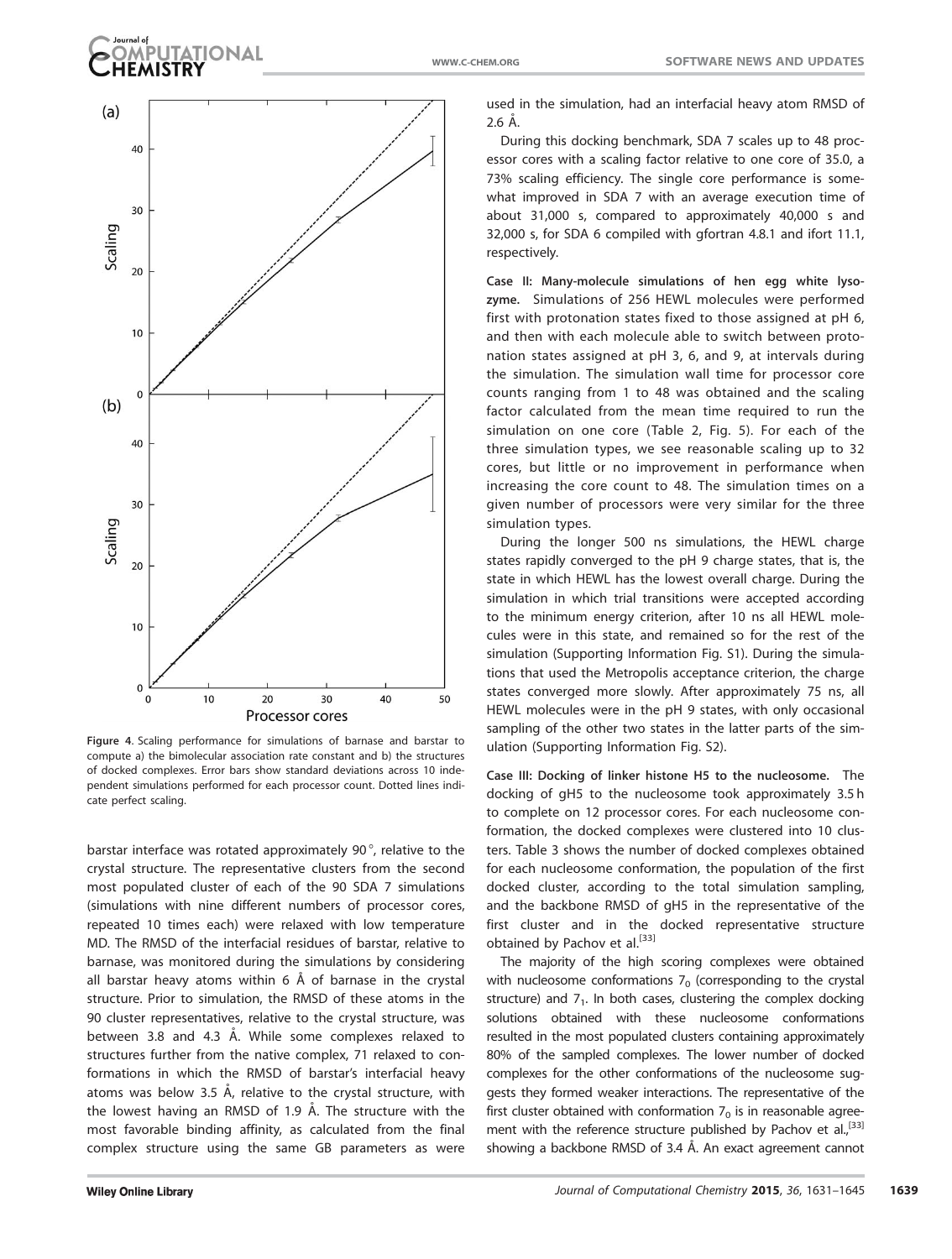

Table 2. Scaling of the Case II (HEWL) benchmarks on different numbers of cores.

|                 |                          |                        | Three protonation states |                                                                                                                                                    |                      |                        |  |
|-----------------|--------------------------|------------------------|--------------------------|----------------------------------------------------------------------------------------------------------------------------------------------------|----------------------|------------------------|--|
| Number of cores | Single protonation state |                        | Minimum energy algorithm |                                                                                                                                                    | Metropolis algorithm |                        |  |
|                 | Time <sup>[a]</sup>      | Scaling <sup>[b]</sup> | Time <sup>[a]</sup>      | Scaling <sup>[b]</sup>                                                                                                                             | Time <sup>[a]</sup>  | Scaling <sup>[b]</sup> |  |
|                 | $6426 \pm 83$            | $1.00 \pm 0.01$        | $6480 \pm 217$           | $1.00 \pm 0.03$                                                                                                                                    | $6431 \pm 126$       | $1.00 \pm 0.02$        |  |
|                 | $3273 \pm 30$            | $1.96 \pm 0.02$        | $3337 \pm 53$            | $1.94 \pm 0.03$                                                                                                                                    | $3300 \pm 44$        | $1.95 \pm 0.03$        |  |
| 4               | $1673 \pm 18$            | $3.84 \pm 0.04$        | $1695 \pm 18$            | $3.82 \pm 0.04$                                                                                                                                    | $1675 \pm 15$        | $3.84 \pm 0.03$        |  |
| 8               | $872 \pm 8$              | $7.37 \pm 0.07$        | $878 \pm 3$              | $7.38 \pm 0.03$                                                                                                                                    | $866 \pm 7$          | $7.43 \pm 0.06$        |  |
| 12              | $599 \pm 9$              | $10.74 \pm 0.16$       | $611 \pm 5$              | $10.61 \pm 0.09$                                                                                                                                   | $598 \pm 7$          | $10.75 \pm 0.12$       |  |
| 16              | $463 \pm 6$              | $13.89 \pm 0.18$       | $475 \pm 4$              | $13.65 \pm 0.12$                                                                                                                                   | $468 \pm 6$          | $13.76 \pm 0.17$       |  |
| 24              | $346 \pm 12$             | $18.56 \pm 0.67$       | $354 \pm 5$              | $18.31 \pm 0.25$                                                                                                                                   | $350 \pm 6$          | $18.38 \pm 0.32$       |  |
| 32              | $288 \pm 10$             | $22.30 \pm 0.78$       | $308 \pm 9$              | $21.06 \pm 0.62$                                                                                                                                   | $298 \pm 13$         | $21.55 \pm 0.93$       |  |
| 48              | $266 \pm 24$             | $24.13 \pm 2.16$       | $318 \pm 22$             | $20.40 \pm 1.43$                                                                                                                                   | $302 \pm 30$         | $21.26 \pm 2.11$       |  |
| deviation.      |                          |                        |                          | [a] Mean simulation wall-time (s) with standard deviation. [b] Mean simulation performance scaling relative to mean single core time with standard |                      |                        |  |

be expected due to differences in the clustering procedures and the number of trajectories sampled. Other conformations show representative structures somewhat shifted from the reference position, with the last  $7<sub>6</sub>$  conformation giving a first docked cluster far away from the reference binding site. Pachov et al. found a similar distribution of RMSD values over the conformations of this nucleosome mode with a very different binding location for the linker histone to conformation  $76$  compared to all the other conformations for this mode (see Fig. 2a in Pachov et al.<sup>[33]</sup>)

#### Discussion

SDA 7 has been completely rewritten in order the combine the existing SDA and SDAMM codes into a single framework. A new modular and object-oriented approach has been used to allow for easier integration of new methods. The new code uses dynamic memory allocation and improved parallelization to allow increasingly large systems to be investigated, up to the limits imposed by the operating environment.

The results of the application cases presented are consistent with previously published work, both computational and experimental, and show no variation with respect to the number of processor cores used for the calculations. The bimolecular association rate constant for the diffusional association of barnase and barstar was calculated to be 2.7–2.9 $\times$ 10 $^{8}$  M $^{-1}$ s $^{-1}$ , in close agreement with the experimentally derived value of  $2.86\times10^8$  M<sup>-1</sup>s<sup>-1</sup>, obtained at pH 8 and 50 mM NaCl.<sup>[31]</sup> This value compares favorably to the 3.88 $\times 10^8$  M $^{-1}$ s $^{-1}$  reported by Gabdoulline and Wade in a study that used a previous version of SDA to model identical experimental conditions.<sup>[25]</sup> The difference is likely due to sampling differences and the use of different force fields for the initial atomic partial charge and radius assignment, as the underlying method remains the same.

Brownian dynamics docking using SDA 7 was able to predict the native structure of the barnase-barstar complex to within 4.8–4.9  $\AA$  of the known crystal structure, within the second most populated cluster (Table 1). This is consistent with the results of Motiejunas et al.<sup>[8]</sup> who previously used SDA to dock barstar to barnase and also found that the native structure agreed more closely with their second most populated cluster. It should be noted that SDA 7 is designed to predict diffusional encounter complexes rather than fully docked complexes. The exclusion grids used in SDA 7 to prevent two molecules from overlapping each other often result in predicted complexes in which the two interacting solutes have slightly increased separations. To assess the docked solutions obtained with SDA, short low-temperature MD simulations were performed to allow the docked complexes to relax to more stable positions. Following these simulations, the lowest RMSD of barstar's interfacial heavy atoms dropped from 3.8 to 4.3  $\AA$ , relative to the native crystallographic structure, in the initial conformations to 1.9  $\AA$ , in the lowest case, and 2.6 Å, in the lowest energy case, as estimated from single-point GB calculations.

The bimolecular BD simulations described here are trivially parallelizable as the large number of trajectories performed can be split between threads easily. This is reflected in the scaling shown in the benchmark simulations. There are, however, some factors that limit scaling. As the simulations are of indeterminate length, it is possible that a long lasting trajectory can result in a single processor core continuing to complete a trajectory while the others remain idle, having completed all other required trajectories. Also, in the case of docking simulations, we keep a global list of the highest scoring docked complexes sampled across threads. Synchronisation of this list requires occasional waiting times for some threads. The effects of this are shown in the barnase-barstar simulations reported here, where the 48 core docking benchmark shows only a 35-fold reduction in execution time, compared to a single core simulation, while the association benchmark shows a 40-fold reduction. Moreover, the new parallelization of SDA 7 does not adversely affect single core performance, indeed, both association and docking simulations in fact complete faster than equivalent simulations with SDA 6.

The parallelization of many-molecule simulations is more complex, with the force, trajectory propagation, and energy calculation routines requiring that the previous routine has completed for all threads before execution. Each of the 256 HEWL molecule benchmarks reported here show that we obtain reasonable parallel scaling up to approximately 24 cores (Table 2, Fig. 5), with the three benchmarks showing 18-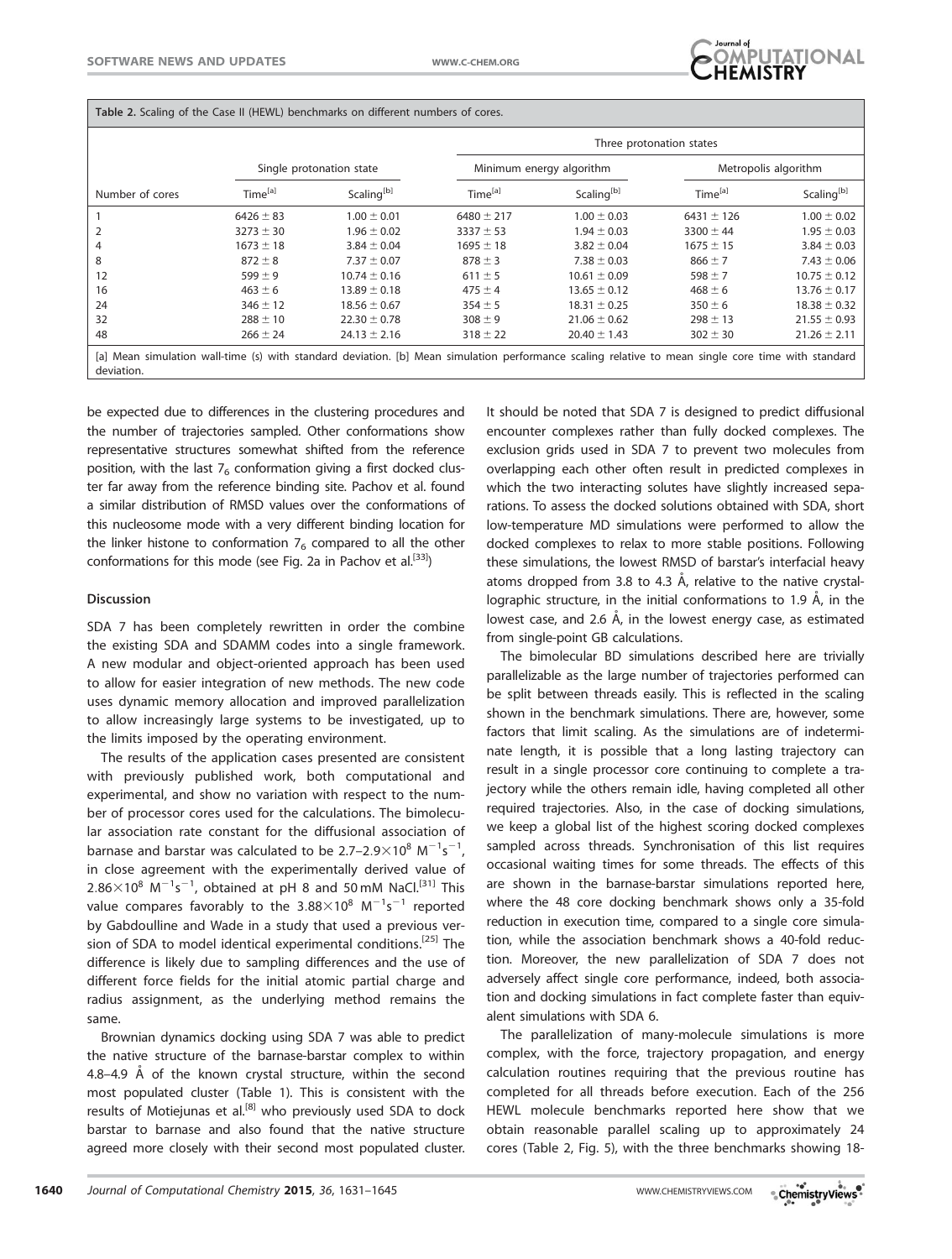



**ONAL** 

Figure 5. Scaling performance for 10 ns simulations of 256 HEWL molecules a) with residue protonation states calculated at pH 6, and with protonation states at pH 3, 6 and 9 with conformational switching using the b) minimum energy, and c) Metropolis algorithms. Error bars show standard deviations across ten independent simulations performed for each processor count. Dotted lines indicate perfect scaling.

to 19-fold reductions in execution time. In comparison, the 48 core benchmark showed only a 20- to 24-fold reduction. The change of conformation algorithms had no significant effect on scaling, with the scaling penalty appearing to be slightly smaller for the Metropolis algorithm compared to the minimum energy algorithm.

It was expected that the scaling of many-molecule simulations would be dependent on both the number of proteins within the simulation box and the density of the box. To test this, we ran simulations of 256, 2500, and 5000 HEWL molecules at pH 6 and a concentration of 15.0 mg/ml, on 1, 24, and 48 cores. The simulations were otherwise performed as described previously. For 256 HEWL molecules, we observed 12-fold and 10-fold reductions in execution time for the 24 and 48 core runs respectively, relative to the single core run. Comparing to Table 2, this showed that decreasing the protein density, which results in a decrease in the number of force calculations, the most computationally expensive step, resulted in a lower scaling performance. However, for 2500 HEWL molecules at 15.0 mg/ml, we observed 17-fold and 34-fold, and for 5000 HEWL molecules, 21-fold and 38-fold reductions. Thus, increasing the total number of molecules improved the scaling performance.

During the longer 500 ns simulations, in which each of the 256 HEWL molecules was able to switch between any of the three charge states used in this work, the pH 9 charge state was shown to be overwhelmingly more favorable. This is not surprising, as all HEWL molecules will repel each other due to their overall positive charge, while the pH 9 state has the lowest overall charge ( $+7$  e, compared to  $+8$  e and  $+13$  e for pH 6 and pH 3, respectively). While this result does not represent a physically realistic experiment, as the different charge states relate to extremes in experimental conditions, we show it as a demonstration of how the ability to model "flexible solutes" can be used. More realistic results could be obtained by allowing transitions between a set of protonation states accessible at a given pH, or between different conformations of a flexible solute, as shown in the docking simulations of the linker histone H5 to the nucleosome. In these simulations, we were able to reproduce previously reported predictions<sup>[33]</sup> in a more efficient manner. By allowing the nucleosome to sample a range of conformations during a single simulation, the required simulation time can be reduced, as the simulation is

| Conformation   | Number of<br>solutions | First cluster<br>population (%) | RMSD <sup>[a]</sup> |
|----------------|------------------------|---------------------------------|---------------------|
| 7 <sub>0</sub> | 248,678                | 82                              | 3.4                 |
| 7 <sub>1</sub> | 176,171                | 84                              | 5.4                 |
| 7 <sub>2</sub> | 43,138                 | 85                              | 8.0                 |
| 7 <sub>3</sub> | 45,952                 | 83                              | 7.5                 |
| 7 <sub>4</sub> | 22,960                 | 37                              | 7.6                 |
| 7 <sub>5</sub> | 112,010                | 71                              | 5.5                 |
| 7 <sub>6</sub> | 90,214                 | 59                              | 19.5                |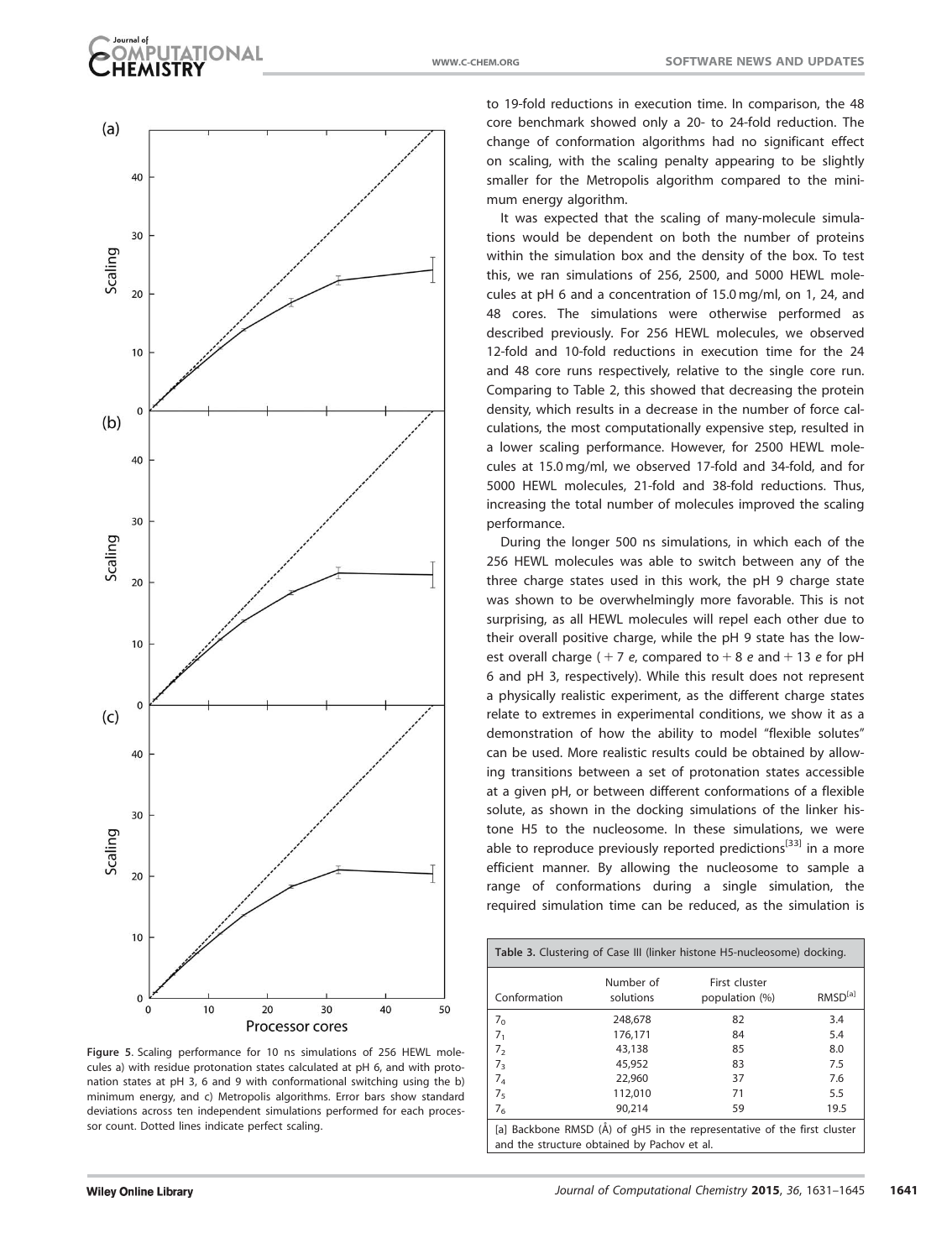

biased towards the most important complex-forming configurations, and we can obtain the relative sampling of conformations within the lowest energy docked complexes (Table 3).

# Concluding Remarks

SDA 7 is a major update of the SDA software. It has new functionalities including the possibility to account for different conformations of the solutes and parallelization on multi-core processors for bimolecular simulations. All development branches of SDA have been consolidated into a single, common framework using an object-oriented, easily extendable approach. The results obtained in the validation cases are consistent with the results of previous published studies.

The SDA 7 code is available for download at [http://mcm.h](http://mcm.h-its.org/sda7)[its.org/sda7](http://mcm.h-its.org/sda7), and is free of charge for noncommercial use. The website includes documentation to guide new users, as well as descriptions of example simulations that are included within the distribution. An SDA 7 webserver (webSDA) is also available at [http://mcm.h-its.org/webSDA.](http://mcm.h-its.org/webSDA)

# Acknowledgments

The work reflects only the authors' views and neither the BMBF, the European Commission nor the IMI is liable for any use that may be made of the information contained herein. The authors thank Drs Razif Gabdoulline, Paolo Mereghetti and Georgi Pachov for their contributions to earlier versions of SDA, and Dr Jonathan Fuller for careful reading of the manuscript.

# APPENDIX A: SOLUTE INTERACTION FORCE FIELD IN SDA 7

This appendix describes the different force field options available in SDA 7. All terms in the force field are optional and can be chosen in the input file. In general, all force and energy terms are precomputed, and stored in memory in 3 dimensional grids, or in 1-dimensional arrays, in the case of isotropic distance-dependent interactions. An exception to this is a short-range analytical correction to the method of images charge model used to describe the electrostatic interaction of solutes with conducting surfaces.

In SDA 7, the total interaction energy  $\Delta G^{1-2}$  between a pair of solutes, 1 and 2, is represented as

$$
\Delta G^{1-2} = \Delta G_{\text{el}}^{1-2} + G_{\text{edesolv}}^{1-2} + \Delta G_{\text{DH}}^{1-2}(r) + \Delta G_{\text{DP}}^{1-2} + \Delta G_{\text{rep}}^{1-2}
$$
(A1)

where  $\Delta G_{el}^{1-2}$  models long-range electrostatic pair interactions,  $G_{\text{edesolv}}^{1-2}$  models short-range charge desolvation interactions and  $\Delta G_{DH}^{1-2}(r)$  is a distance-dependent Debye-Hückel correction to the long-range pair term, that accounts for the use of finite-sized grids in this calculation. These first three terms approximate the Poisson-Boltzmann electrostatic interaction free energy between solute pairs. The last two terms in eq. (A1) model the non-polar interactions between solute pairs.  $\Delta$  $G_{nn}^{1-2}$  is a non-polar desolvation term that describes the

change in the total solute-solvent interface area as two solutes bind to each other, while  $\Delta G_{\text{ren}}^{1-2}$  is a soft-core repulsive term that prevents solutes from overlapping.

When simulating a system which contains a immobile surface, each of the interaction terms in eq. (A1), other than the longrange electrostatic correction  $\Delta G_{DH}^{1-2}(r)$ , can be used to describe interactions with the surface. If a metal surface is present, SDA 7 includes additional interaction terms to account for the electrostatic interactions of solutes with the surface using a method of images charge model, for the desolvation of the metal surface, and for the van der Waals interactions between the mobile solute and the metal surface. These interactions form the basis of the ProMetCS force field, described by Kokh et al.<sup>[10]</sup>

#### Electrostatic interactions

Electrostatic interactions, because of their long range, are a driving component in the dynamics of biomacromolecular association. The electrostatic solvation free energy of a charged solute in solution can be obtained by first solving the Poisson–Boltzmann equation to obtain the electrostatic potential induced in a polarisable dielectric medium by the charge density of the solute, then calculating the work required to charge the solute within this induced potential. The electrostatic interaction free energy between a pair of solutes separated at a distance from each other can be calculated as the difference between the electrostatic solvation free energy of the combined two solute system and the individual solutes. To avoid this expensive calculation at each step of the simulated trajectory, SDA employs the Effective Charge Model (ECM), first described by Gabdoulline and Wade,<sup>[28]</sup> to approximate the Poisson-Boltzmann derived electrostatic interaction free energy.

Effective charges and long-range electrostatic interactions. In the Effective Charge Model (ECM),<sup>[28]</sup> the electrostatic potential surrounding each solute, in isolation within a polarisable dielectric medium, is calculated prior to simulation, by solution of the Poisson–Boltzmann equation, using a set of partial atomic charges to represent the solute charge density and suitable solute interior and solvent dielectric constants. A set of effective solute charges are then generated, which are fitted such that they, in a uniform dielectric, reproduce the computed electrostatic potential in a shell around the solute. During simulations, the long-range electrostatic interaction free energy between a pair of solutes  $\Delta G_{el}^{1-2}$  is calculated from the interaction between the effective charges on one solute with the electrostatic potential field surrounding the other, according to

$$
\Delta G_{\text{el}}^{1-2} = \frac{1}{2} \sum_{i_1} q_{i_1} \, \Phi_{\text{el}_2}(\mathbf{r}_{i_1}) + \frac{1}{2} \sum_{i_2} q_{i_2} \, \Phi_{\text{el}_1}(\mathbf{r}_{i_2}) \tag{A2}
$$

where  $q_{i_n}$  is an effective charge on solute n and  $\Phi_{\text{el}_m}(\mathbf{r}_{i_n})$  is the electrostatic potential of solute  $m$ , at the position of effective charge  $q_{i_n}$  on solute *n*. The  $\frac{1}{2}$  factors are present to prevent double counting of the interaction.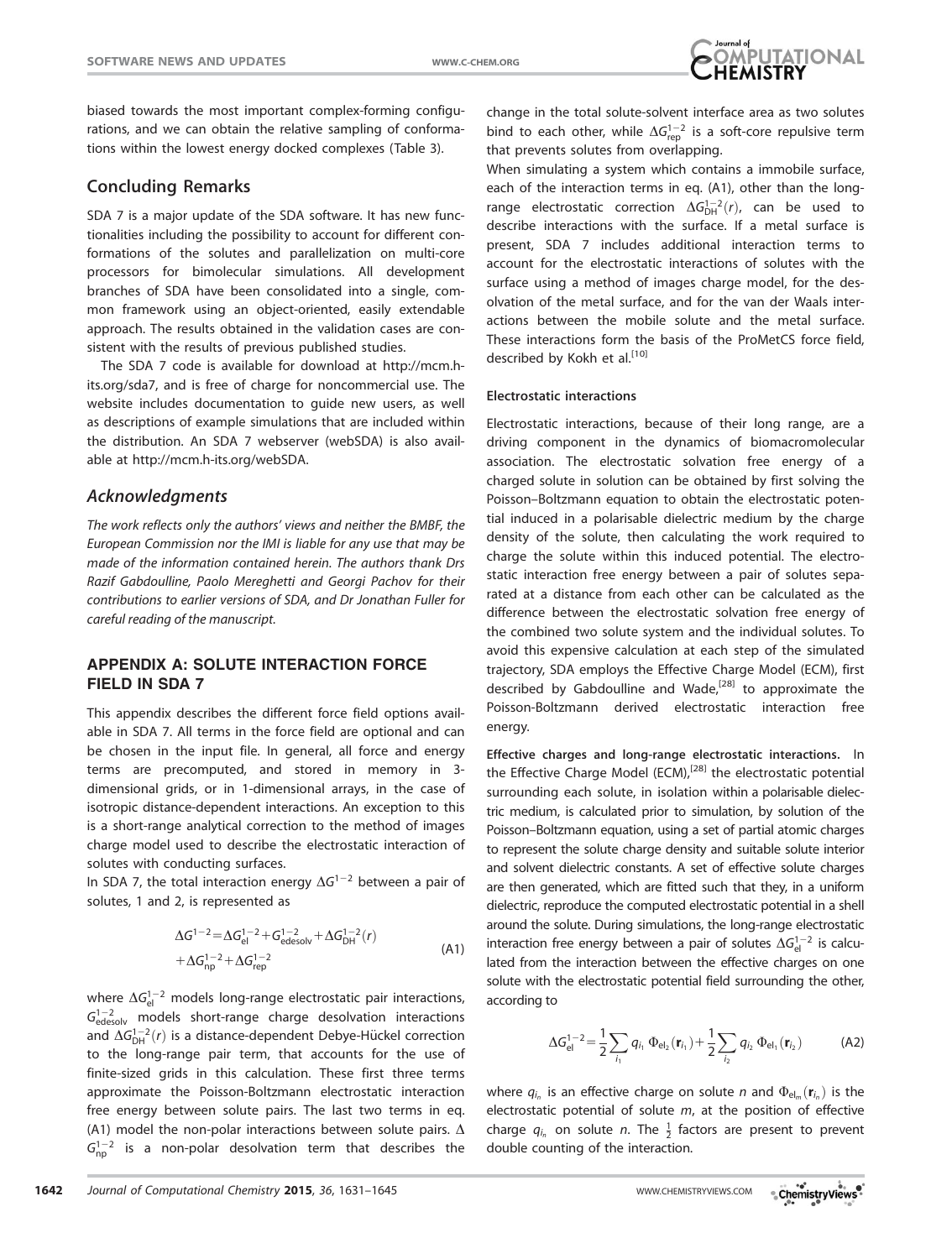

Short-range electrostatic desolvation. As a pair of solutes approach each other to form a binding interface, the exclusion of the high dielectric solvent from this interface results in the desolvation of surface-lying charges. This results in an unfavorable contribution to the binding free energy of the two solutes. The long-range electrostatic term described above is unable to account for this effect, so in SDA this is modeled separately, as the interaction between effective charges on one solute and the electrostatic desolvation potential of the other solute,<sup>[42]</sup> according to

$$
\Delta G_{\text{edesolv}}^{1-2} = \sum_{i_1} q_{i_1}^2 \Phi_{\text{edesolv}_2}(\mathbf{r}_{i_1}) + \sum_{i_2} q_{i_2}^2 \Phi_{\text{edesolv}_1}(\mathbf{r}_{i_2}) \tag{A3}
$$

where  $\Phi_{\text{edesolv}_m}(\mathbf{r}_{i_n})$ , the electrostatic desolvation potential of solute m at the position of effective charge  $q_{i_n}$  on solute n, describes the effect of the reduction in the dielectric constant at this point. The potential at point  **surrounding a solute is** given by

$$
\Phi_{\text{edesolv}}(\mathbf{r}) = \alpha \frac{\epsilon_s - \epsilon_p}{\epsilon_s (2\epsilon_s + \epsilon_p)} \sum_j a_j^3 \frac{(1 + \kappa r_j)^2}{r_j^4} e^{-2\kappa r_j} \tag{A4}
$$

where  $\alpha$  is an empirical scaling parameter,  $\epsilon_{\mathsf{s}}$  and  $\epsilon_{\mathsf{p}}$  are the solvent and solute interior dielectric constants, respectively,  $\kappa$ is the inverse of the Debye length, which is dependent on the ionic strength of the solvent. The sum runs over all solute atoms *j* of radius  $a_j$ . The parameter  $\alpha$  is used to scale the interaction.

Long-range Debye-Hückel electrostatic correction. The use of finite sized grids to model long-range electrostatic interactions can introduce errors due to the truncation of the potential at the grid boundary. To minimize such errors, it is necessary to use grids that are large enough such that this truncation error remains small. In low ionic strength media, where the low charge shielding of the solvent means that the electrostatic potential surrounding a solute decays slowly with distance, this can require grid sizes that demand significant memory resources during calculations.

SDA 7 includes a Debye-Hückel electrostatic correction term<sup>[32]</sup> that allows for the truncation of grid-based electrostatic interactions, while modeling longer-range interactions with a distance-dependent term. At separations  $r$  where the electrostatic potentials surrounding two solutes can be approximated as being spherically symmetric, the interaction between the solutes can be modeled as that between a pair of Debye-Hückel spheres of net charges  $z_1$  and  $z_2$ , and radii  $a_1$  and  $a_2$ , using

$$
\Delta G_{\text{DH}}^{1-2}(r) = \frac{z_1 z_2 e_f^2 e^{-\kappa(r - (a_1 + a_2))}}{4\pi\epsilon_0 \epsilon_s r (1 + \kappa(a_1 + a_2))}
$$
(A5)

where  $e_i$  is the elementary charge,  $\epsilon_0$  is the vacuum permittivity,  $\epsilon_{\mathsf{s}}$  the dielectric constant of the solvent, and  $\kappa$  is the inverse of the Debye length. The net charge on each solute is taken as the sum of the effective charges on that solute, while the radius is the Stokes hydrodynamic radius.

To smooth the transition between the grid-based distancedependent electrostatic calculations, the electrostatic grids are made spherical. When the atoms of one solute straddle the spherical grid boundary of a second, a hybrid calculation is performed, with interactions due to the effective charges lying within the boundary modeled with the full grid treatment, and the net charge used in the Debye-Hückel correction reduced to account for only those charges lying outside the boundary.

#### Nonpolar interactions

Nonpolar desolvation. Placing a solute in solution requires that a cavity of suitable size is created within the solvent, an energetically unfavorable process. As two solutes form a binding interface with each other, the total solute–solvent interface is reduced, resulting in an increased binding affinity. In SDA 7, this interaction is assumed to be proportional to the solvent accessible surface area of a solute that is occluded by the interacting solute, as described by Gabdoulline and Wade.<sup>[9]</sup> It is calculated as

$$
\Delta G_{np}^{1-2} = \sum_{i_1} SASA_{i_1} \Phi_{np_2}(\mathbf{r}_{i_1}) + \sum_{i_2} SASA_{i_2} \Phi_{np_1}(\mathbf{r}_{i_2})
$$
 (A6)

where  $\Phi_{\text{np}_m}(\mathbf{r}_{i_n})$  is the non-polar burial potential of solute m at the position of surface-lying atom  $i_n$  of solute n, and SASA $i_n$  is the solvent accessible surface of atom  $i_n$ . The non-polar burial potential at a position r surrounding a protein is given by

$$
\Phi_{\text{np}}(\mathbf{r}) = \beta c \begin{cases}\n1 & r_{\text{min}} < a \\
\frac{b - r_{\text{min}}}{b - a} & a < r_{\text{min}} < b \\
0 & r_{\text{min}} > b\n\end{cases}
$$
\n(A7)

where factor  $\beta$  is the constant of proportionality between buried area and non-polar desolvation energy, c is a factor that prevents double counting of the buried area when calculating the sum in eq. (A6), parameters  $a$  and  $b$  define the maximum distance an interacting solute atom can lie from the molecular surface, while being totally occluded by it, and the minimum distance at which its solvation is not affected, respectively. The distance  $r_{\text{min}}$  represents the minimum distance from  $\mathbf{r}$  to the molecular surface of the solute.

Inclusion of the non-polar desolvation term was found important for the computation of protein-protein electron transfer rates with SDA.<sup>[9]</sup>

Solute Repulsion. Repulsive interactions that prevent the overlap of solutes are modeled in two ways in SDA. In bimolecular simulations, overlaps are prevented by the use of excluded volume grids. The excluded volume grid of a solute is defined by the molecular surface of that solute. If a BD move places an atom of one solute within the excluded volume of another solute, the move is repeated with a different random displacement until a move is made that results in no overlap.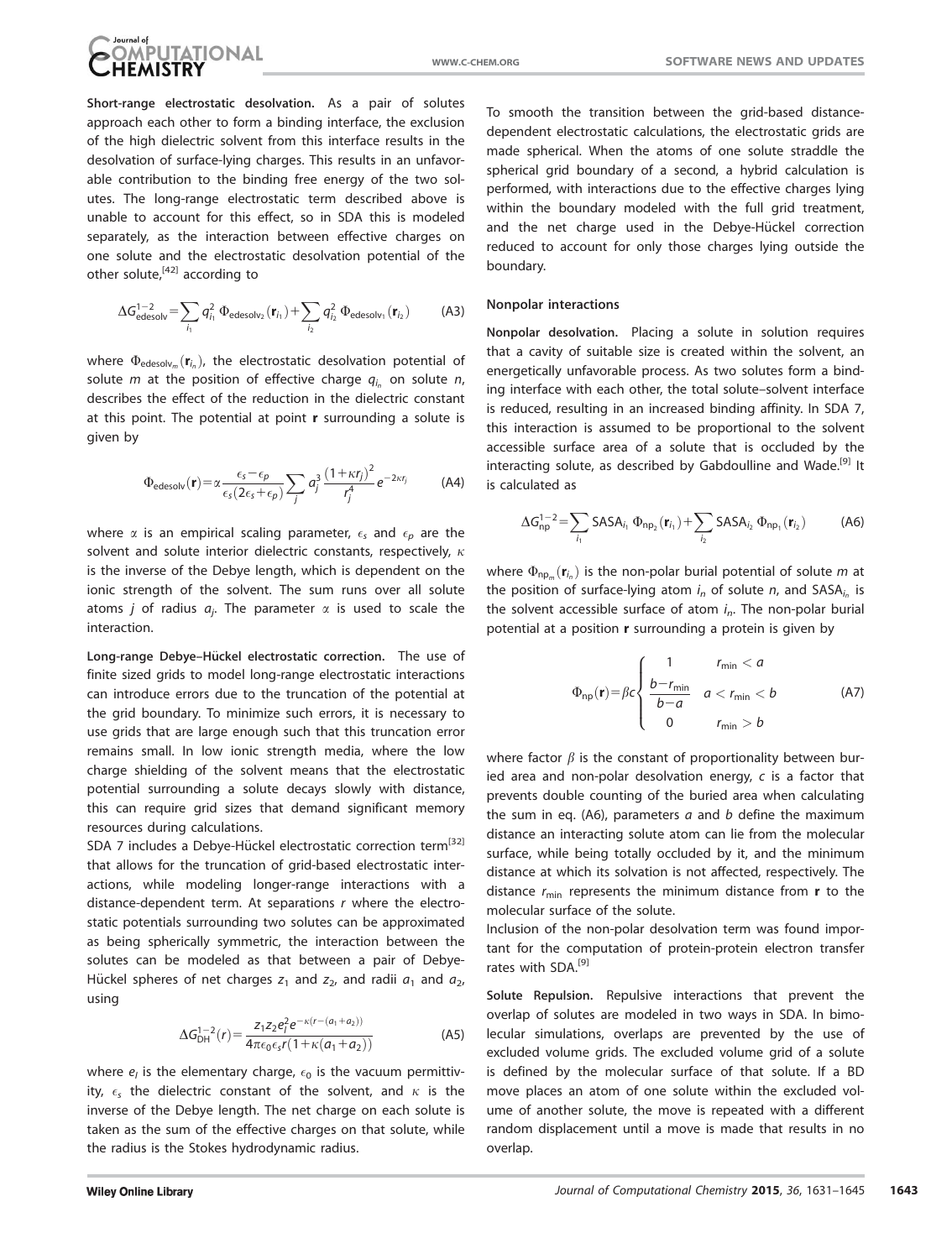

A soft-core repulsive interaction term was introduced $^{[11]}$  to remove the need to test for excluded volume violations in many-molecule simulations. The repulsive interaction is given by

$$
\Delta G_{\text{rep}}^{1-2} = \sum_{i_1} E_{\text{rep}_2}(\mathbf{r}_{i_1}) + \sum_{i_2} E_{\text{rep}_1}(\mathbf{r}_{i_2})
$$
 (A8)

where the sums run over all solvent accessible atoms in each solute and  $E_{rep_m}$  is the repulsive interaction potential which tends to a large but finite positive value at zero separation and decays to zero at large separations. The potential at a point **r** around a solute is calculated according to

$$
E_{\rm rep}(\mathbf{r}) = \gamma \sum_i \frac{1}{\left(\frac{a_i}{\sigma}\right)^{\rm nexp} + |\mathbf{r} - \mathbf{r}_i|^{\rm nexp}} \tag{A9}
$$

where  $\mathbf{r}_i$  is the position of solvent accessible surface atom i of the solute,  $a_i$  is its radius,  $\gamma$  is a parameter that defines the magnitude of the function, parameter  $\sigma$  defines the smoothness of the potential and nexp its distance decay rate.

#### Interactions of mobile solutes with metal surfaces

While biomacromolecular association may be predominantly controlled by long-range electrostatic interactions, the association of biomacromolecules to uncharged metal surfaces can be controlled by polarisation effects that occur at a much shorter range. Kokh et al<sup>[10]</sup> developed the ProMetCS force field to account for these effects in BD simulations of proteins in the presence of a gold surface, and this force field is available in SDA 7. The interaction terms used in the force field are described below.

Electrostatic Interactions of Solutes with Conducting Surfaces. SDA 7 represents the electrostatic interaction of a solute S with a conductive metal surface M using a method of images charge model, which is implemented using an effective charge approximation analogous to the solute-solute electrostatic model. In this, the solute-surface electrostatic interaction is defined as an interaction between the solute effective charges  $q_{ij}$  immersed in a uniform high-dielectric solvent medium, with the electrostatic potential of the solute image reflected in the plane of the surface. The interaction is given by

$$
\Delta G_{\text{el}_{\text{im}}}^{M-S} = \sum_{i} \Phi_{\text{el}_{\text{im}}}(\mathbf{r}_{i}) q_{i}
$$
 (A10)

where the electrostatic potential of the solute image is  $\Phi_{\text{elm}}(\mathbf{r}_i) \equiv -\Phi_{\text{ele}}(\mathbf{r}_i)$ , and  $\mathbf{r}_i \equiv (x_i, y_i, z_i + 2z_{CG})$  and  $\mathbf{r}_i \equiv (x_i, y_i, -z_i)$  $-2z_{CG}$ ) are vectors from the geometric centres of the image and real protein, respectively, to an effective charge  $i$ , and  $z_{CG}$  is the height of the solute centre above the metal surface. As a solute approaches distances close to metal surface, charged atoms on the surface of the solute become desolvated, and this is accounted for with an electrostatic desolvation term analogous to eq. (A3).

At small solute-surface separations, the low-dielectric cavities of the solute and the metal begin to merge (i.e. the solute partially or completely replaces the hydration shell of the metal at the solute-metal interface). This produces a highly favorable binding interaction. A short-range electrostatic correction term is employed to model this strong electrostatic binding. It is calculated for all effective charges at heights  $z < 5.5$  Å above the surface, as a Coulomb interaction with their images in a low-dielectric environment. For this a variable dielectric constant is introduced as  $\epsilon(z) = 4.0 + 0.8z^2 + \exp(\frac{z}{0.385} - 10.4)$ , where z is in Å, (see details of parameterisation procedure in Ref $^{[10]}$ ). The short-range analytical electrostatic correction term replaces the standard electrostatic potential (for the dielectric constant of solvent  $\epsilon_{\mathsf{s}}$ ) for the corresponding image charges. The short-range analytical correction  $\Delta$  $G_{\text{corr}}^{M-S}$  is calculated as

$$
\Delta G_{\text{corr}}^{M-S} = \sum_{i} \sum_{j} \frac{q_i q_j}{2r_{ij}(4\pi\epsilon_0)} \left(\frac{1}{\epsilon_s} - \frac{2}{\epsilon(z_i + z_j)}\right) \tag{A11}
$$

where  $r_{ij}$  is the distance between a real effective charge  $q_i$  and image charge  $q_{j}$ , and  $z_{i}$  and  $z_{j}$  are the distances between effective charges  $i$  and  $j$  and the plane of the surface.

The implemented approximation for short-range electrostatic interactions based on the values of effective charges should be treated with caution if the interactions are very strong, ie if a very low ionic strength solution or highly charged mobile solutes (for example, DNA) are used. In these cases, the charges used in the short-range electrostatic term can be scaled using the input parameter correction\_image\_charge.

Metal Surface Desolvation. As a solute S approaches and adsorbs to a metal surface M, it must displace solvent molecules from the hydration layers of the metal. The effects of this displacement can be modeled using a metal desolvation potential

$$
\Delta G_{\text{metd}}^{M-S} = \sum_{i} \Phi_{\text{metd}}(z_i) S_i^{\text{desolv}} \tag{A12}
$$

where  $S_i^{\text{desolv}}$  is the area of the metal surface desolvated by a solute atom i and  $\Phi_{\text{metal}}(z)$  is the metal desolvation potential at a height z above the metal surface, which is given by

$$
\Phi_{\text{metal}}(z_i) = \begin{cases} \Phi_{\text{metal}}^0 & z_i \leq Z_{\text{adv}} \\ \Phi_{\text{metal}}^0 \exp(-(z_i - Z_{\text{adv}}/\gamma)) & Z_{\text{adv}} < z_i < Z_{\text{max}} \\ 0 & z_i > Z_{\text{max}} \end{cases} \tag{A13}
$$

where  $\Phi_{\sf metal}^0$  is the desolvation potential of the first hydration layer,  $Z_{\text{adv}}$  is the height of the first hydration layer above the metal surface, and  $Z_{\text{max}}$  is the maximum height a solute can be above the metal surface, while still affecting its solvation.

Lennard–Jones interactions. Kokh et al.<sup>[10]</sup> introduced a Lennard-Jones interaction term to model the van der Waals and weak chemical interactions between solutes and metal surfaces, as a component of the ProMetCS force field. In contrast to the